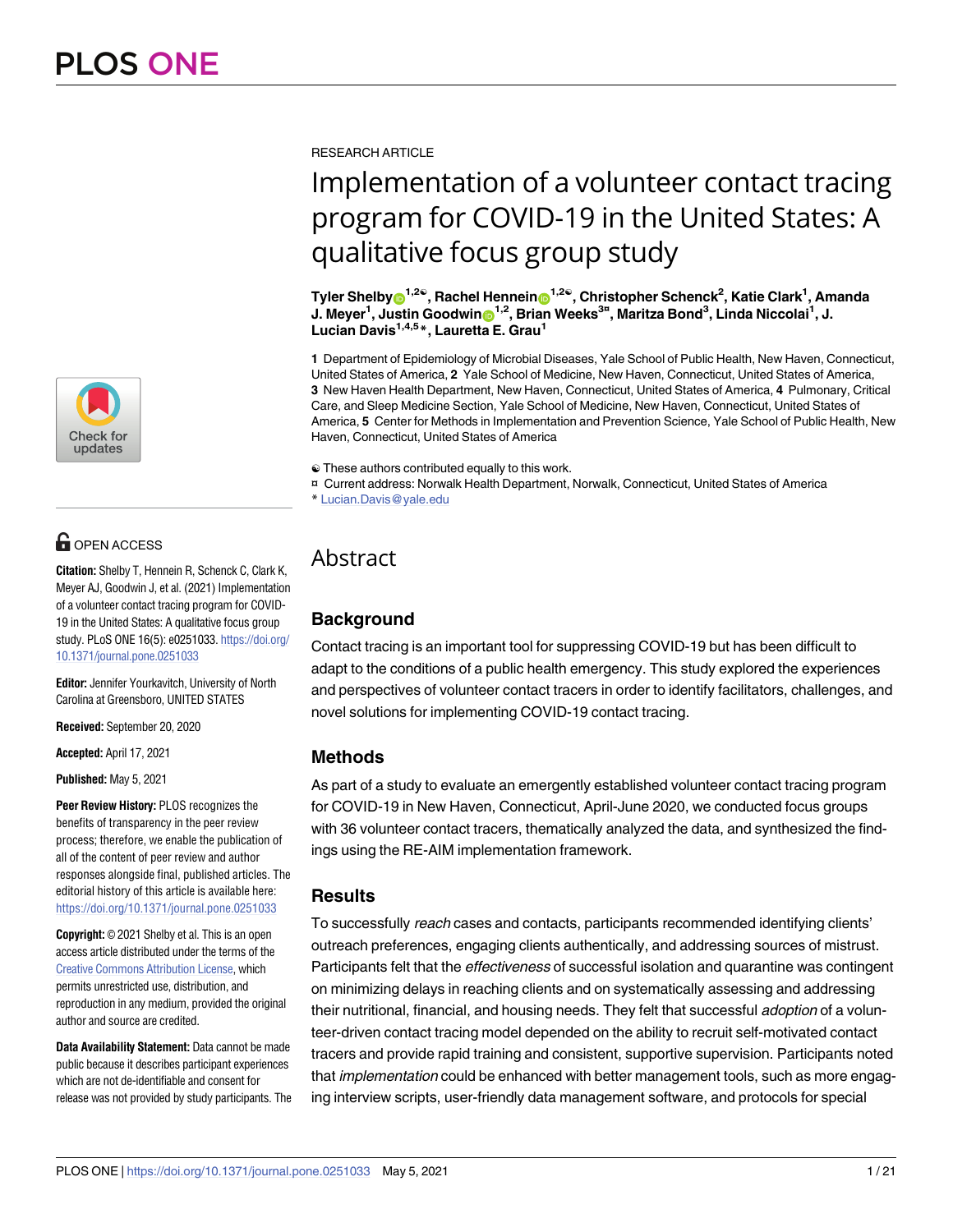<span id="page-1-0"></span>New Haven Health Department provides oversight for the data collected by and for its contact tracing program, and by policy requires any use of this data to be directly approved by the Health Department. For these reasons, data may only be made available upon request made to the Corresponding Author and the New Haven Health Department. Please direct data requests to the following non-author email at the Yale School of Public Health's Department of Epidemiology of Microbial Diseases: [kimberly.rogers@yale.edu](mailto:kimberly.rogers@yale.edu).

**Funding:** This work was supported by a grant from the Dean's Office at the Yale School of Public Health. The funders had no role in study design, data collection and analysis, decision to publish, or preparation of the manuscript.

**Competing interests:** JLD, AJM and TS declare a contract with the state of Connecticut to assist with the state's contact tracing program. This does not alter our adherence to PLOS ONE policies on sharing data and materials.

situations and populations. They also emphasized the value of coordinating outreach efforts with other involved providers and agencies. Finally, they believed that long-term maintenance of a volunteer-driven program requires monetary or educational incentives to sustain participation.

#### **Conclusions**

This is one of the first studies to qualitatively examine implementation of a volunteer-run COVID-19 contact tracing program. Participants identified facilitators, barriers, and potential solutions for improving implementation of COVID-19 contact tracing in this context. These included standardized communication skills training, supportive supervision, and peer networking to improve implementation, as well as greater cooperation with outside agencies, flexible scheduling, and volunteer incentives to promote sustainability.

#### **Background**

The arrival of the coronavirus disease 2019 (COVID-19) pandemic in the US will be long remembered for its suddenness and severity. In the first six months following its arrival in the US [[1](#page-18-0)], there were over three million cases and over 100,000 deaths [\[2](#page-18-0)]. As vaccine hesitancy and new viral variants raise the possibility that COVID-19 will become an endemic disease, contact tracing will continue to play a critical role in suppressing local epidemics and lessen the need for stay-at-home orders or other forms of strict physical distancing restrictions. However, the magnitude of the COVID-19 crisis and rate of its spread throughout the US has posed a challenge to implementing contact tracing at the required scale [[3](#page-18-0)]. The high reproductive number [\[4\]](#page-18-0), lengthy incubation period [[5](#page-18-0)], frequency of pre-symptomatic transmission [\[6](#page-18-0), [7](#page-18-0)], occurrence of super-spreader events [[8](#page-18-0)], and large proportion of asymptomatic cases [[9](#page-18-0)] have set COVID-19 apart from most other infectious diseases for which contact tracing is used, such as foodborne illnesses [[10](#page-18-0), [11\]](#page-18-0), sexually transmitted infections [[12](#page-18-0)], tuberculosis  $[13]$ , and others  $[14-16]$ . These, the defining characteristics of the COVID-19 pandemic, have ensured that there would be huge numbers of cases and contacts and a resulting need for extremely large tracing workforces to investigate exposures and interrupt the many chains of transmission [\[17,](#page-18-0) [18\]](#page-18-0). Meanwhile, the lack of feasibility and acceptability of the best alternative, digital contact tracing, has ensured that person-led strategies will likely remain the firstline approach in most settings [[19](#page-19-0)].

In response to these challenges, many states and local health departments rapidly expanded capacity for COVID-19 contact tracing early in the pandemic [\[20\]](#page-19-0). Massachusetts, Ohio, Indiana, and Maryland partnered with vendors to facilitate the hiring and management of thousands of new contact tracers, while Washington, Alabama, California, and Tennessee reassigned state employees to this role. Some states such as Rhode Island, West Virginia, North Dakota, and Washington activated their National Guard, and still other states engaged volunteers to fill the role of contact tracers, including Oklahoma, Kansas, Michigan, Arizona, and Connecticut. Learning from prior efforts is paramount given the continued role that contact tracing will play in helping us exit the pandemic.

Implementation science frameworks can aid in systematically identifying and understanding the relationships between factors that influence implementation successes and failures. The RE-AIM framework has been employed extensively for this purpose [\[21,](#page-19-0) [22\]](#page-19-0) and contains five dimensions: (1) *reach*, which focuses on the population an intervention targets and the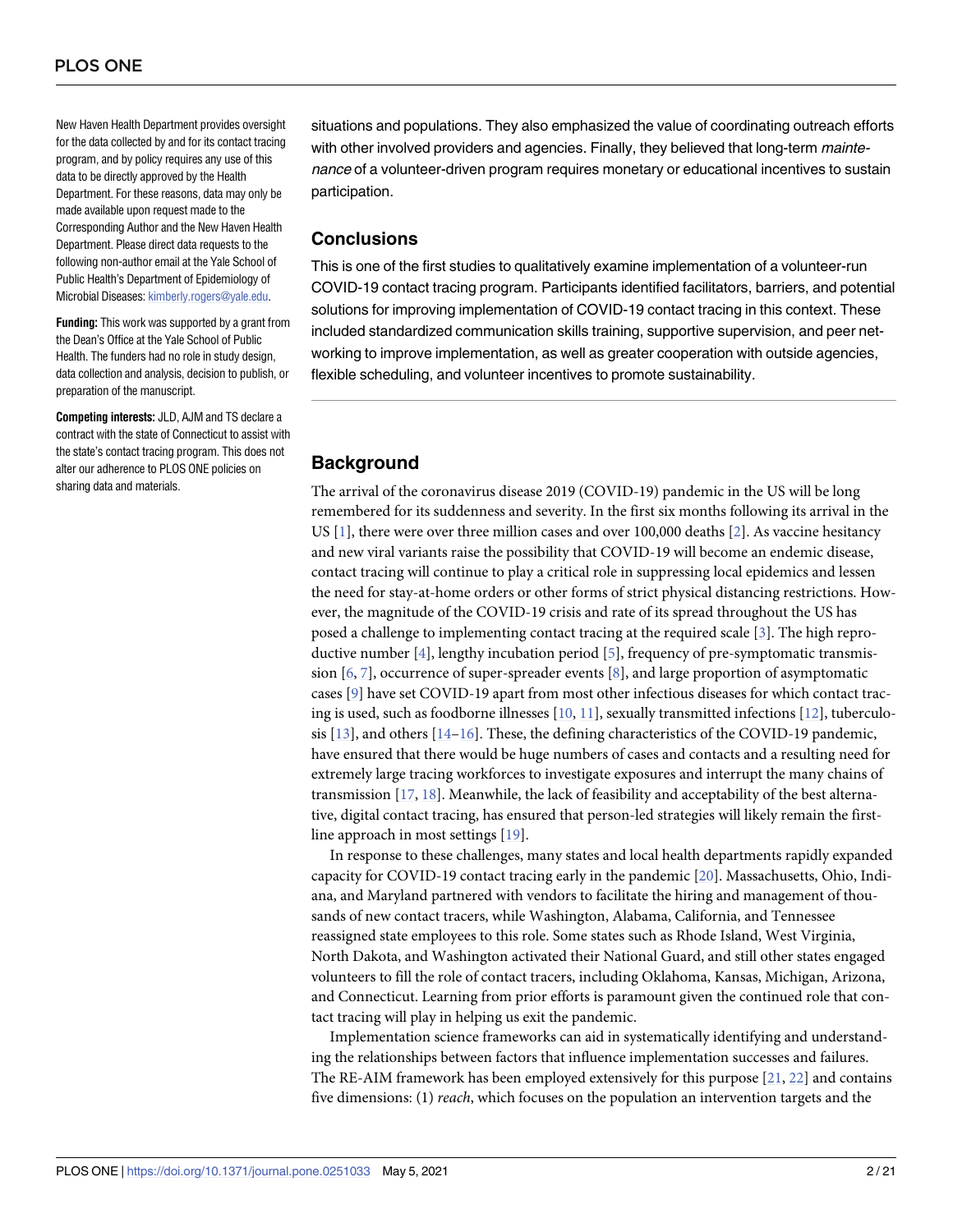<span id="page-2-0"></span>process of engaging them, (2) *effectiveness*, which focuses on the intended impact of an intervention and potential barriers to that impact, (3) *adoption*, which focuses on the setting and individuals delivering the intervention, (4) *implementation*, which focuses on intervention protocols and strategy, and (5) *maintenance*, which focuses on intervention sustainability and scalability. Because volunteers were and still are key stakeholders in many contact tracing programs, learning about their experiences is vital for sustaining and scaling up contact tracing. To this end, we conducted focus group discussions (FGDs) with volunteers participating in a contact tracing program in Connecticut. We sought to characterize their perspectives and experiences using the RE-AIM framework in order to understand facilitators of, barriers to, and potential solutions for improving implementation.

## **Methods**

This qualitative study was part of a larger multiple methods evaluation of a volunteer-driven contact tracing program established in a partnership between the New Haven Health Department, hereafter referred to as the "Health Department", and Yale School of Public Health (YSPH) in March 2020. We report our methods below in accordance with the Consolidated Criteria for Reporting Qualitative Research (CO-REQ, see S1 [Table\)](#page-17-0).

#### **Setting and procedures**

New Haven is home to nearly 130,000 residents and is part of the New York Metropolitan area. The Health Department established a partnership with Yale University for volunteer contact tracing on March 27, 2020, as previously described [\[23\]](#page-19-0). Briefly, over 150 volunteer students, staff, and faculty from Yale's public health, medical, physician assistant, and nursing programs participated in the program. Volunteers began making contact tracing calls on April 4, 2020, prior to New Haven's initial peak of COVID-19 cases around April 21 [[24](#page-19-0)]. In mid-April, the Health Department assigned 40 public health nurses to assist with contact tracing. By mid-May, the program had responded to over 2,000 lab-confirmed cases of COVID-19.

Volunteers worked remotely and were divided into two teams. One team ("case investigators") interviewed cases to identify contacts and counsel self-isolation, while the other team ("contact notifiers") notified contacts about their exposure to COVID-19 and recommended self-quarantine. The case investigation team was supervised jointly by the Health Department and YSPH, and the contact notification team was supervised by YSPH faculty and staff. Volunteers participated in a one-hour, virtual training session on contact tracing that covered US Centers for Disease Control and Prevention (CDC) guidelines [\[25\]](#page-19-0), local case- or contact-specific protocols for implementing contact tracing, and regulations for protecting confidentiality. All case investigator volunteers received training on basic communication and interviewing skills, except medical students who all had prior training in this area. Volunteers used email and GroupMe (Microsoft, New York, NY), a mobile group chat application that hosts discussion threads, to communicate with supervisors or other team members as needed.

Each day, the Health Department's lead epidemiologist identified new positive COVID-19 cases from the state's reportable disease database and shared their corresponding outreach information with the case investigation team. Case investigators used New Haven's existing emergency management software (Veoci, New Haven, CT) to record call attempts and responses to the interview questions. The case investigator team shared a daily list of reported contacts, without any information regarding their respective cases, with the contact notification team via email. This team then used a free-text template (Microsoft Word, Redmond, WA) to record notes and outcomes of call attempts to contacts. These data were then entered into a master spreadsheet (Microsoft Excel, Redmond, WA) by volunteers assigned to data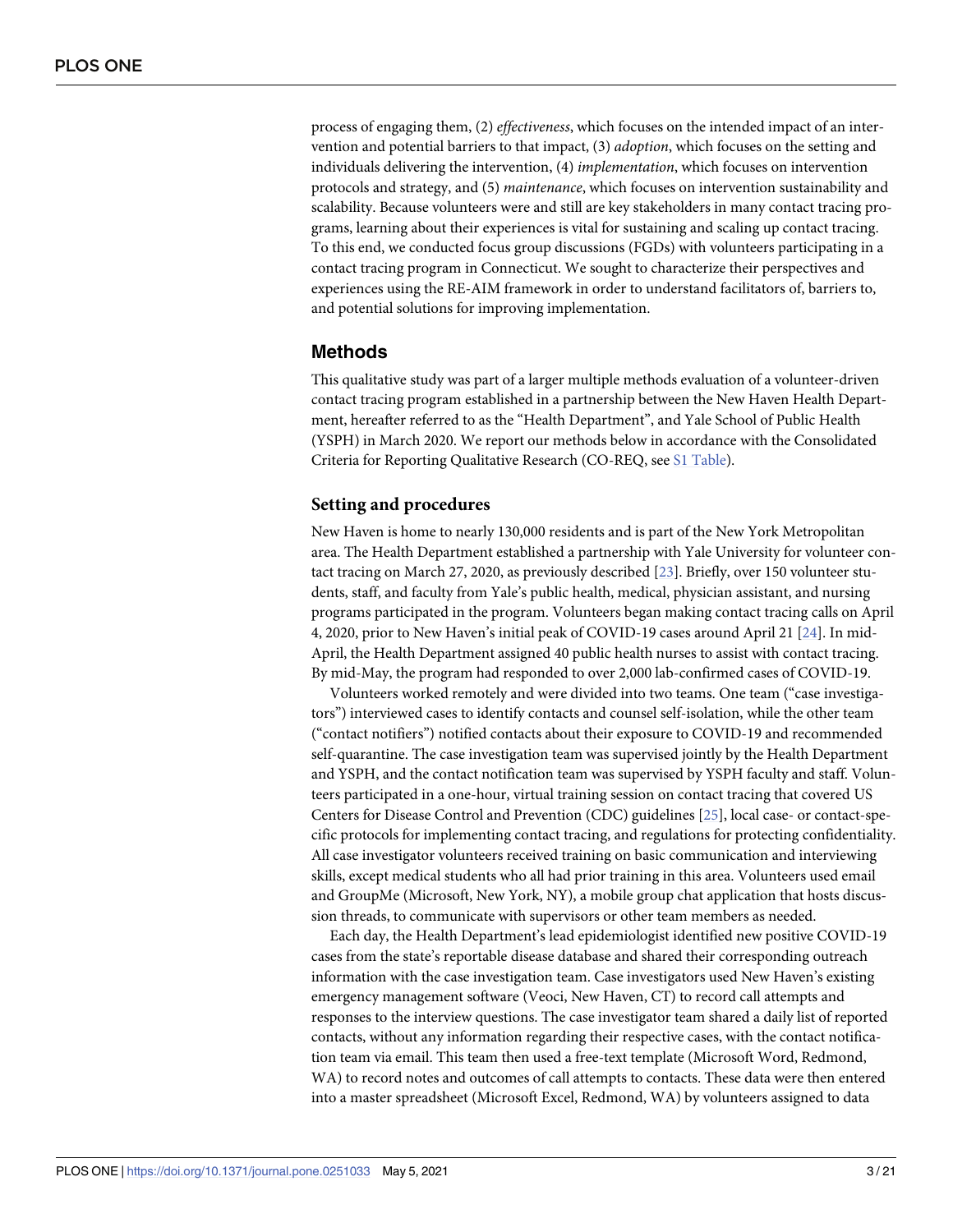<span id="page-3-0"></span>management tasks. Case investigators routinely asked cases about food or housing insecurities, ability to isolate within homes, access to medical care, and other social needs, while providing numbers to local support organizations or free clinics when applicable. Contact notifiers also provided links to resources when applicable but did not routinely assess contacts for the same needs. Team leads communicated changes in guidelines and protocols to volunteers via email and modified data collection forms appropriately.

#### **Eligibility and recruitment of volunteers**

Eligibility criteria included being a volunteer in the case investigation or contact notification teams. We excluded the less experienced case investigators, defined as being in the lowest  $25<sup>th</sup>$ percentile of total case assignments (*<*7 assignments). We did not exclude any contact notifiers because all assignments were distributed equally among this team, whereas case investigators were able to adjust their availability each week. We emailed invitations to all eligible volunteers to participate in the study. We set an initial recruitment goal of 18 participants from each team based on estimates of the number of focus groups required for thematic saturation [[26](#page-19-0)]. We enrolled participants consecutively until the target sample size was reached, ensuring balanced representation of volunteers from different schools and university positions (*i*.*e*., students, faculty, and staff).

#### **Data collection**

Three members of the research team (TS, a male MD/PhD student; KC, a female research associate with a master's degree in public health; LG, a female social scientist and faculty researcher with a doctorate in psychology) conducted the focus groups. KC and LG led the case investigation discussions as moderator and scribe, respectively. TS and LG led the contact notification discussions, each serving as moderator or scribe. All had previous training or experience in conducting qualitative interviews. Because several participants knew TS as a fellow student and volunteer assistant coordinator of the case investigation team, he participated in the contact notification FGDs only. All participants were informed at the start of the discussions of the researchers' role in evaluating the volunteer contact tracing program. The FGDs were held via videoconferencing (Zoom, San Jose, CA) and conducted separately for case investigators and contact notifiers. The semi-structured FGD guide, developed around our primary purpose statement, included four domains: 1) experiences volunteering with the program, 2) successes and challenges related to contact tracing activities, 3) training and unforeseen experiences, and 4) perspectives on how to improve and sustain the program. After each FGD, participants received a follow-up survey inviting them to provide demographic information and any additional thoughts or comments they had.

We transcribed session recordings using an automated transcription service (Trint, London, United Kingdom). Additional researchers (AM, RH, CS) reviewed transcripts for accuracy against the audio and video recordings. Two moderators (TS and LG) iteratively assessed the content of case investigator sessions until no new themes emerged (*i*.*e*., saturation had been reached), and separately followed the same process for contact notifier sessions [[26](#page-19-0)]. We did not conduct follow-up interviews or discussions and did not have participants review the transcripts.

#### **Analysis**

The coding team (TS, RH, LG) independently reviewed one case investigator and one contact notifier transcript and met to discuss and develop the codebook inductively. They discussed and resolved all coding discrepancies by consensus. Once acceptable inter-coder agreement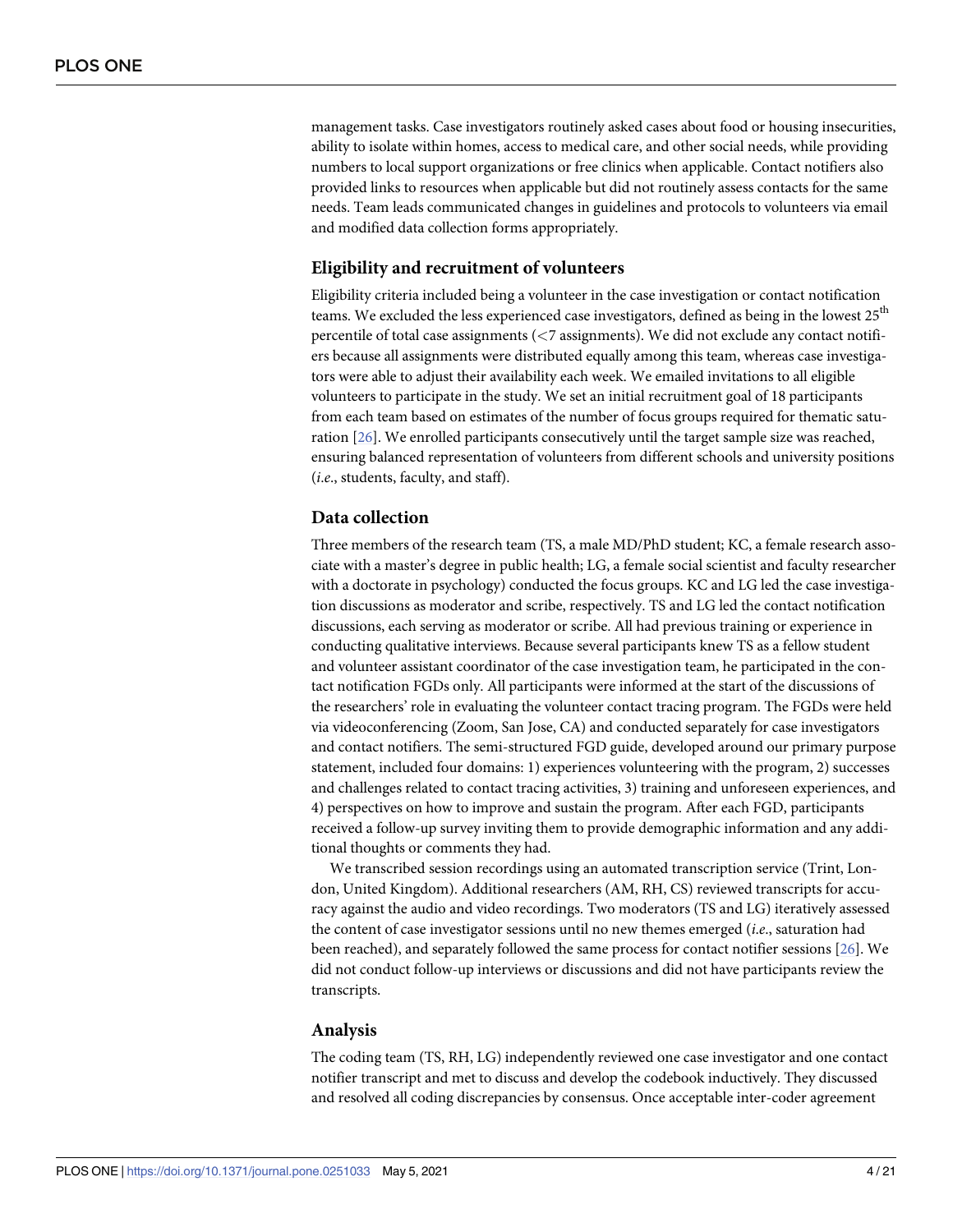<span id="page-4-0"></span>[\[27\]](#page-19-0) was reached, TS and RH divided the remaining transcripts and free-text responses from the follow-up surveys between themselves for independent coding. The full coding team continued to meet regularly to resolve any remaining coding questions. The coding team initially used Microsoft Word for coding, and the data were subsequently entered into ATLAS.ti (Version 8, Berlin, Germany) and analyzed iteratively using thematic analysis [[28](#page-19-0)]. Study participants did not provide feedback on the findings.

After the themes had been identified, we used the RE-AIM framework [\[21,](#page-19-0) [22\]](#page-19-0) to deductively organize emergent themes. We assigned themes related to contacting and engaging clients to the *reach* dimension, challenges to achieving public health outcomes (*i*.*e*., isolation for cases and quarantine for contacts) to the *effectiveness* dimension, volunteer delivery of the intervention and the setting in which they operated to the *adoption* dimension, and feasibility and acceptability of the program to the *implementation* dimension. The final theme concerning the sustainability of a volunteer-driven contact tracing program was assigned to the *maintenance* dimension. Once organized according to the RE-AIM framework, we identified specific barriers, facilitators, and solutions within each RE-AIM dimension.

#### **Ethics statement and consent procedures**

The study protocol was approved by the Yale Human Subjects Committee (Institutional Review Board Panel A for Social, Behavioral, and Educational Research) and the New Haven Health Department. A waiver of written consent was approved by the Human Subjects Committee because the study posed no greater than minimal risk and did not involve any procedures that would require written consent in a non-research context. Before video-recording the session, the group facilitators read the consent form aloud and obtained verbal consent from all participants to be in the study and be recorded.

#### **Results**

#### **Characteristics of the study sample**

At the time of study recruitment, there were 106 case investigation volunteers and 36 contact notification volunteers involved in the program. We emailed 83 eligible volunteers from the case investigation team and 36 from the contact notification team, excluding 23 case investigators who made too few calls. We consecutively enrolled all participants who replied to the initial recruitment emails, sending reminder emails until we recruited a sample of 18 participants from each group. The six FGDs (three with case investigators and three with contact notifiers) ranged from 73 to 85 minutes in duration and occurred May 6–12, 2020. Six participants attended each session. [Table](#page-5-0) 1 describes the sample characteristics. School affiliations within the sample were similar to the those on the volunteer team overall, with a slightly lower representation of nursing students and a higher representation of faculty and staff in the study sample.

#### **Identified themes**

We identified 12 themes across the five RE-AIM dimensions. There were no differences in themes expressed by volunteer type or by participant demographics or between the FGDs and follow-up free-text surveys.

#### **Reach dimension**

We identified two themes, Making Contact and Establishing Rapport, under the *reach* dimension. These captured volunteers' experiences attempting to get in touch with and engage the target population.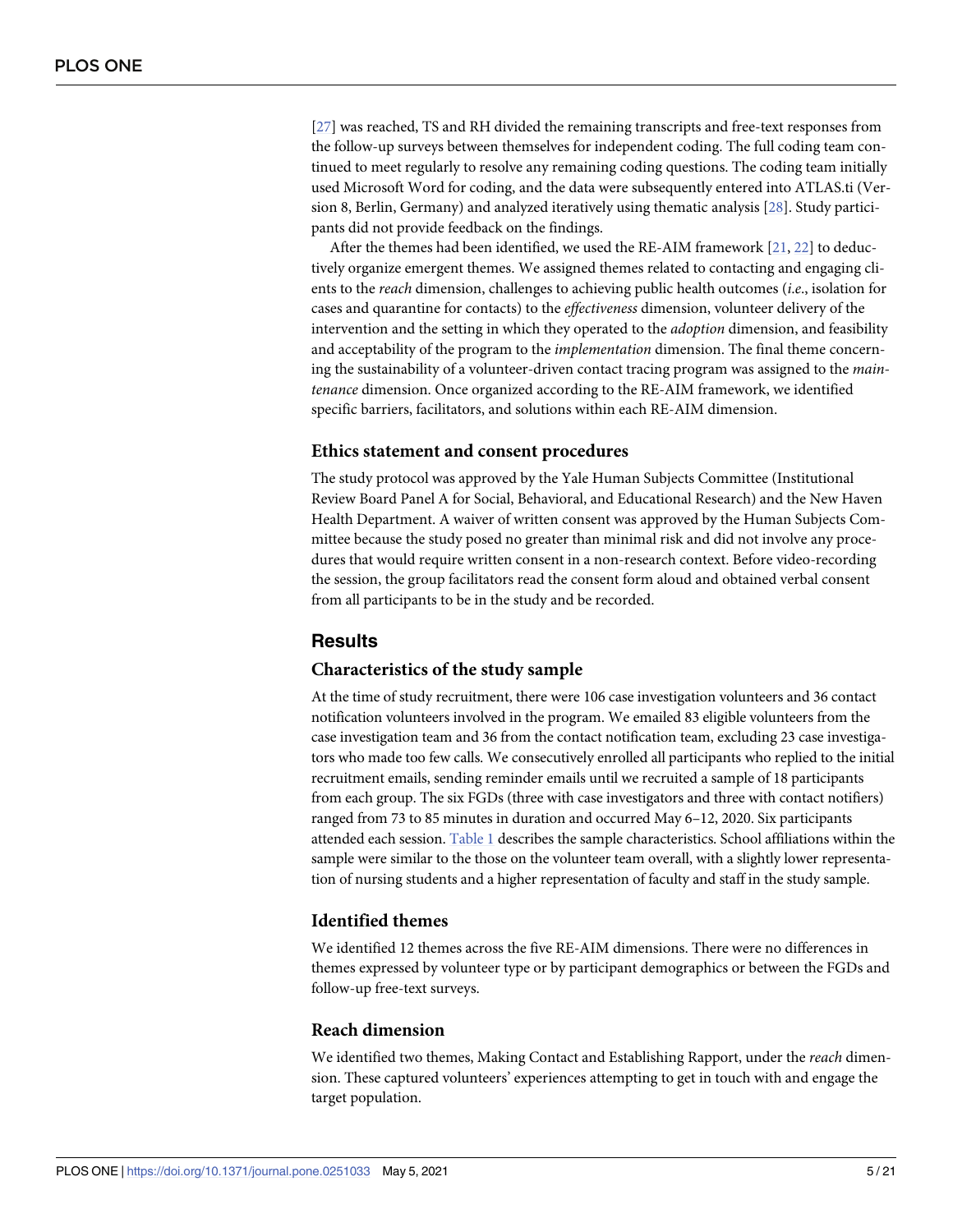| Characteristics                           | Case Investigators ( $n = 16$ ) * | Contact Notifiers ( $n = 17$ ) * |  |
|-------------------------------------------|-----------------------------------|----------------------------------|--|
|                                           | $n (%)^{\dagger}$                 | $n (%)^{\dagger}$                |  |
| Age, median years $(Q1, Q3)$ <sup>§</sup> | 28 $(27, 29)^{9}$                 | $25(22, 28)^{9}$                 |  |
| Female                                    | 12(75)                            | 14(82)                           |  |
| Race/Ethnicity                            |                                   |                                  |  |
| Non-Hispanic White                        | 12(75)                            | 13(76)                           |  |
| Asian                                     | 3(19)                             | 1(5.9)                           |  |
| Hispanic/Latinx                           | 1(6.3)                            | 3(18)                            |  |
| University Affiliation <sup>*</sup>       |                                   |                                  |  |
| Public Health Student                     | 6(33)                             | 16(89)                           |  |
| Medical Student                           | 9(50)                             | 0(0)                             |  |
| Nursing Student                           | 1(5.6)                            | 0(0)                             |  |
| Post-graduate                             | 1(5.6)                            | 0(0)                             |  |
| Faculty / Staff                           | 1(5.6)                            | 2(11)                            |  |
| Bilingual <sup>9</sup>                    | 3(0.19)                           | 3(0.18)                          |  |

#### <span id="page-5-0"></span>**[Table](#page-4-0) 1. Participant characteristics.**

�Only 33 of the participants completed the follow-up demographic surveys, thus demographic and language information about three participants is not included in this table. University affiliation was available for all participants.

† Unless otherwise specified.

§ Median (quartiles 1 and 3).

¶ Conducted interviews/notifications in Spanish in addition to English.

<https://doi.org/10.1371/journal.pone.0251033.t001>

**Making contact theme.** Participants detailed their experiences calling and attempting to reach cases and contacts and described the challenges they faced with this early step of the contact tracing process. They noted the difficulty in getting the target individuals to answer their calls and reported that it was rare for their unanswered calls to be returned. However, some succeeded by either leaving voicemails or using text messaging in addition to voicemails.

"The hard part is getting them on the phone in the first place, to answer the phone or return *the voicemail*." *(Participant 1*:*6*, *Case Investigator)*

*"When they don't have [a voice mailbox]*, *I've just been sending them a text with information from the callback scripts*. *I don't know whether that is appropriate or inappropriate*, *but I felt that that would be how I would want to get the information*." *(Participant 5*:*1*, *Contact Notifier)*

Several also noted that calls made in the afternoon or evening were more likely to be answered than those made in the morning.

"I found that a lot of cases don't like being called in the morning. As I started, I would call at 9:00 or 10:00 in the morning, cause I just felt like maybe that would be a reliable time to get *people and was also convenient for me*. *More than once I was basically told [by cases] 'don't call before noon*.*' So*, *I no longer call before noon*.*" (Participant 1*:*5*, *Case Investigator)*

**Establishing rapport theme.** Volunteers repeatedly emphasized the importance of engaging with clients authentically. Participants felt that finding the most convenient times for the conversation, showing empathy, and addressing sources of mistrust were effective in building trust and rapport. Some volunteers developed these approaches by drawing on prior experiences in patient care or other client-related work, while others did so by trial and error.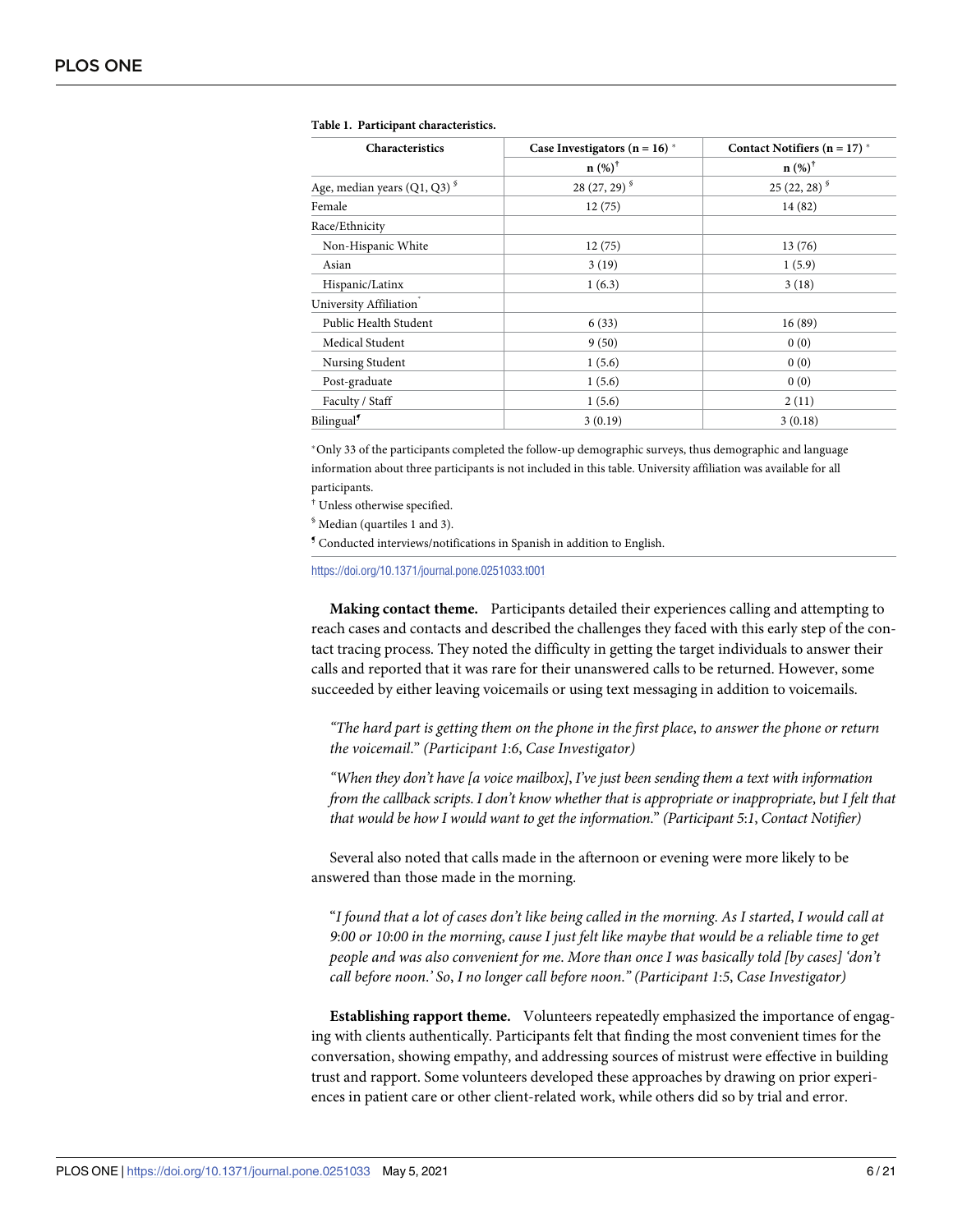"*I've personally gotten a few of those calls where they don't appreciate the call*. *They don't want to talk to you*. *It's been interesting [figuring out] how exactly do you handle those*, *because at first*, *I was really nervous making those calls but now it's been a lot more natural and it's been a very interesting process*, *kind of learning how to do that*.*" (Participant 6*:*5*, *Contact Notifier)*

"*I think that's why it's so critical to have been in the health care profession beforehand*, because a lot of these questions are very sensitive, and you have to kind of know how to deal *with that and make it okay*. *So*, *I would say yeah*, *training through med school has helped*.*" (Participant 1*:*2; Case Investigator)*

Some call recipients seemed suspicious of callers, and participants occasionally felt "awkward" trying to convince these individuals that they were authorized representatives of the Health Department. Others described the process of eliciting information about contacts from cases as particularly difficult because many cases either felt uncomfortable providing or simply did not know the necessary information about their contacts. One participant stated that a few cases disclosed their status as undocumented immigrants and were fearful about providing information about themselves or their contacts. Despite these challenges, participants stated that most cases and contacts appeared to be "very receptive" to providing information and following the recommended guidelines.

"*People are very guarded about who's in their house*. . .*But I think half the time it's the person*. *They're just a little bit wary*. *And half the time it's just the situation*. *Like*, *they* would love to tell you, but they're also scared. And the other portion of the time people are just *really open and they're trusting and then it's not a big deal*.*" (Participant 1*:*2*, *Case Investigator)*

#### **Effectiveness dimension**

We identified two themes within the *effectiveness* dimension, Delays and Community Needs. Both concerned barriers to achieving the desired outcomes of isolation for cases and quarantine for contacts.

**Delays theme.** Participants discussed several types of delays that prevented them from reaching cases and contacts within an epidemiologically relevant timeframe. There were delays in receiving test results and delays when a volunteer could not speak the client's preferred language, requiring reassignment to a volunteer proficient in the preferred language on the following day. These delays sometimes resulted in reaching contacts after the two-week window for effective quarantine had expired. Others described the frustration of reaching contacts only to discover that they had already been diagnosed with COVID-19.

"We have no idea when things are getting reported to the state, when the state then goes to the *city*, *when the city forwards that result along to our coordinators*, *and then when they finally* put it on our list...there are some health clinics that seem to be slower reporters." (Participant *1*:*5*, *Case Investigator)*

While some delays in the overall contact tracing process were beyond the control of the program, such as cases choosing to delay seeking COVID testing or slow reporting of test results, participants felt that identifying cases in need of translators before the first call was an actionable way to prevent additional delay.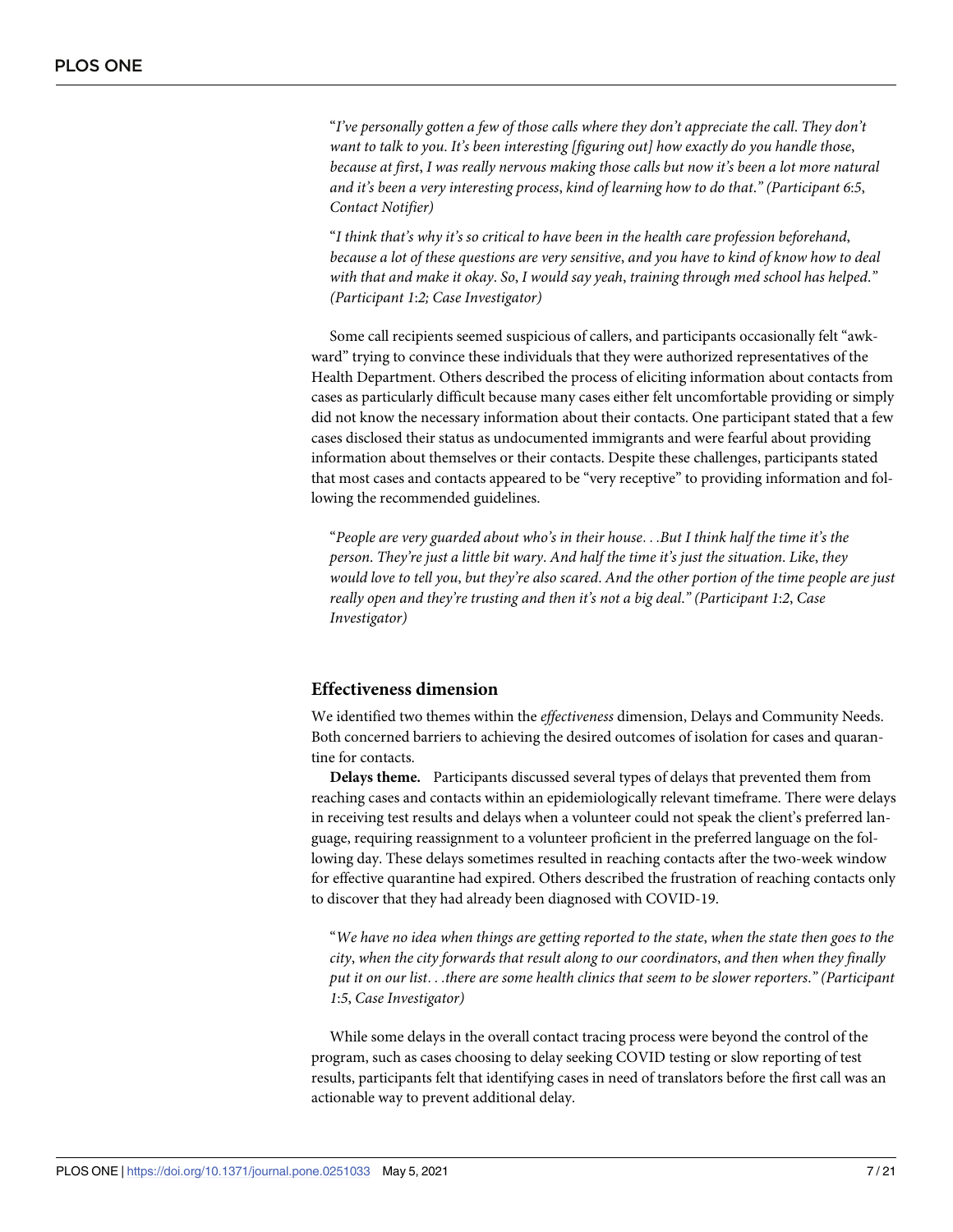"*I know that they're pulling the data from the state database but having a flag for language would really cut down in terms of time*, *because we're talking about an extra 24 hours*.*" (Participant 4*:*1*, *Case Investigator)*

**Community needs theme.** Even when reached in time, participants stated that many cases and contacts indicated that they were either experiencing or expecting difficulties in adhering to isolation or quarantine recommendations. These challenges stemmed from job or wage loss, difficulties providing food for themselves or their families, and for some, a lack of housing. Participants observed that these challenges occurred more frequently among contacts from Hispanic communities and that contact tracing calls provided a unique opportunity to identify additional needs for support or resources.

"I had one case or contact that I called, and they said, 'There's no one else in my house who can get groceries. I'm the only one who can go out. I don't know how we're going to get food. *My husband is very sick and I'm trying to take care of him*.*'" (Participant 4*:*5*, *Contact Notifier)*

"*When I speak to Spanish-[speaking] contacts*. . .*what I hear more often is*, *'I can't not go to* work.' And I don't hear that as much when I [call] other contacts that I receive. I just hear *people panicking essentially over the phone*.*" (Participant 5*:*5*, *Contact Notifier)*

Participants appreciated that the Health Department instructed volunteers to routinely assess these needs and thought many cases and contacts viewed this needs assessment as a sign of the city's concern for its residents. However, some participants were unsure whether these needs would ultimately be addressed by the city and questioned the utility of assessing needs when they could offer cases and contacts little assurance that the needs would be satisfied.

"*The other thing that was added actually fairly recently was [a prompt asking if] they have a need for housing support*, *food support*, *financial assistance*, *any of those things*. . .*it just adds a human element to the interview because*, *by asking that*, *it shows that we're not only doing this to use the participants as a source of information*, *but also we're here because we care about them as part of the community*. *So*, *it adds that element that I think people are very receptive to*.*" (Participant 2*:*2*, *Case Investigator)*

#### **Adoption dimension**

We identified five themes that fit under the *adoption* dimension: Volunteer Motivations, Time Management, Knowledge, Skills, and Collaborative Learning. They addressed the dimension's focus on the individuals delivering the intervention (*e*.*g*., what their motivations were for volunteering); the time, knowledge and skills required of those individuals; and key characteristics of the setting in which they functioned.

**Volunteer motivations theme.** Most participants reported a strong desire to help their community combat the COVID-19 pandemic. The effects of the pandemic had simultaneously suspended in-person classes, clinical training, and routine work, leaving participants feeling idle and powerless. The contact tracing program offered a chance to respond to the pandemic by applying their knowledge and skills as budding or established practitioners, teachers, or researchers in the health sciences. Some noted that the safety of being able work remotely made telephone contact tracing more attractive than other volunteer opportunities that required physical interaction.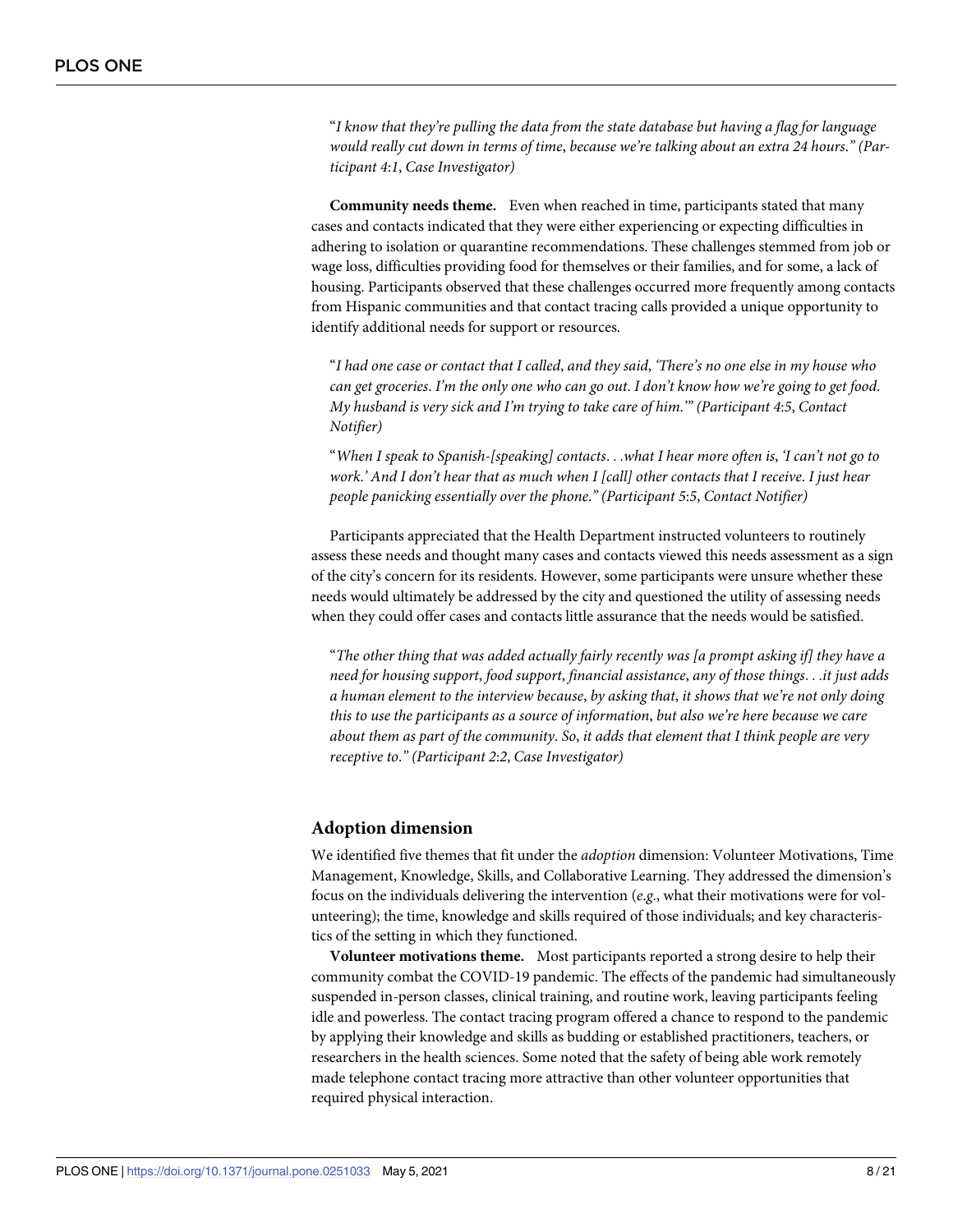"*As someone who's going into this field*, *I've always wanted to do outbreak investigation and outbreak response kind of stuff*. *And it was really hard to feel powerless*. *And so*, *when this opportunity came up*, *I was like*, *this is something that I can do*, *like using my education and my skills*.*" (Participant 4*:*1*, *Contact Notifier)*

"*I heard about this [volunteer opportunity] and how it could really use the skill sets of people who are trained to interview patients*. *And I thought that was one of the best ways I could help*.*" (Participant 1*:*3*, *Case Investigator)*

**Time management theme.** Balancing contact tracing duties against other responsibilities was easy for some yet challenging for others. Unpredictable schedules, especially for students during examination periods, made it difficult for some to keep up with their tracing responsibilities. Case investigation volunteers were allowed to adjust their assigned case load every week to match their availability and used this flexibility to better manage their time and level of involvement. In contrast, contact notification volunteers were given fixed case assignments on a rotating basis and noted that their inability to control their workload could be stressful.

"It's really hard to just get an email all of a sudden [that says] 'you have to call this person within 24 hours.' And I wasn't able to do all of them in the right timeframe because of that. I *had too much other work to do*.*" (Participant 6*:*2*, *Contact Notifier)*

In addition, participants from both teams reported that the sporadic workflow was challenging. Many said that they felt out of practice making calls after even a few days' hiatus, while others felt "burnt out" after making many calls in a short period.

"*I think the issue is just that the current inconsistency of not being as well-practiced in the ability to do the interview as well as you might have been doing them when you had a more consistent stream of calls*.*" (Participant 2*:*1*, *Case Investigator)*

"I found that if I was doing this for four hours a day, I got kind of pretty burned out by it... *the next day I was like*, *I don't want to do this*.*" (Participant 2*:*4*, *Case Investigator)*

**Knowledge theme.** Participants highlighted the importance of knowing and effectively applying current CDC COVID-19 recommendations and other policies regarding confidentiality and privacy protection. Because the tracing scripts changed frequently during the early phase of the pandemic to meet the changing CDC guidelines, participants found it challenging both to stay current and to feel confident that they were providing accurate guidance to cases or contacts in every situation.

"*[CDC guidelines] are very fuzzy and always evolving in terms of the recommendations*. *That makes it really hard to feel confident in what we're telling people*.*" (Participant 2*:*2*, *Case Investigator)*

They also often found privacy protection policies difficult to apply due to the unique circumstances of each call. Participants said they were often required to speak with family members or other proxies in tense or emotional circumstances when cases or contacts were severely ill or unavailable to speak. A lack of familiarity with navigating and applying privacy policies within these unpredictable scenarios made it difficult for some participants to discern how much information they could appropriately share with proxies.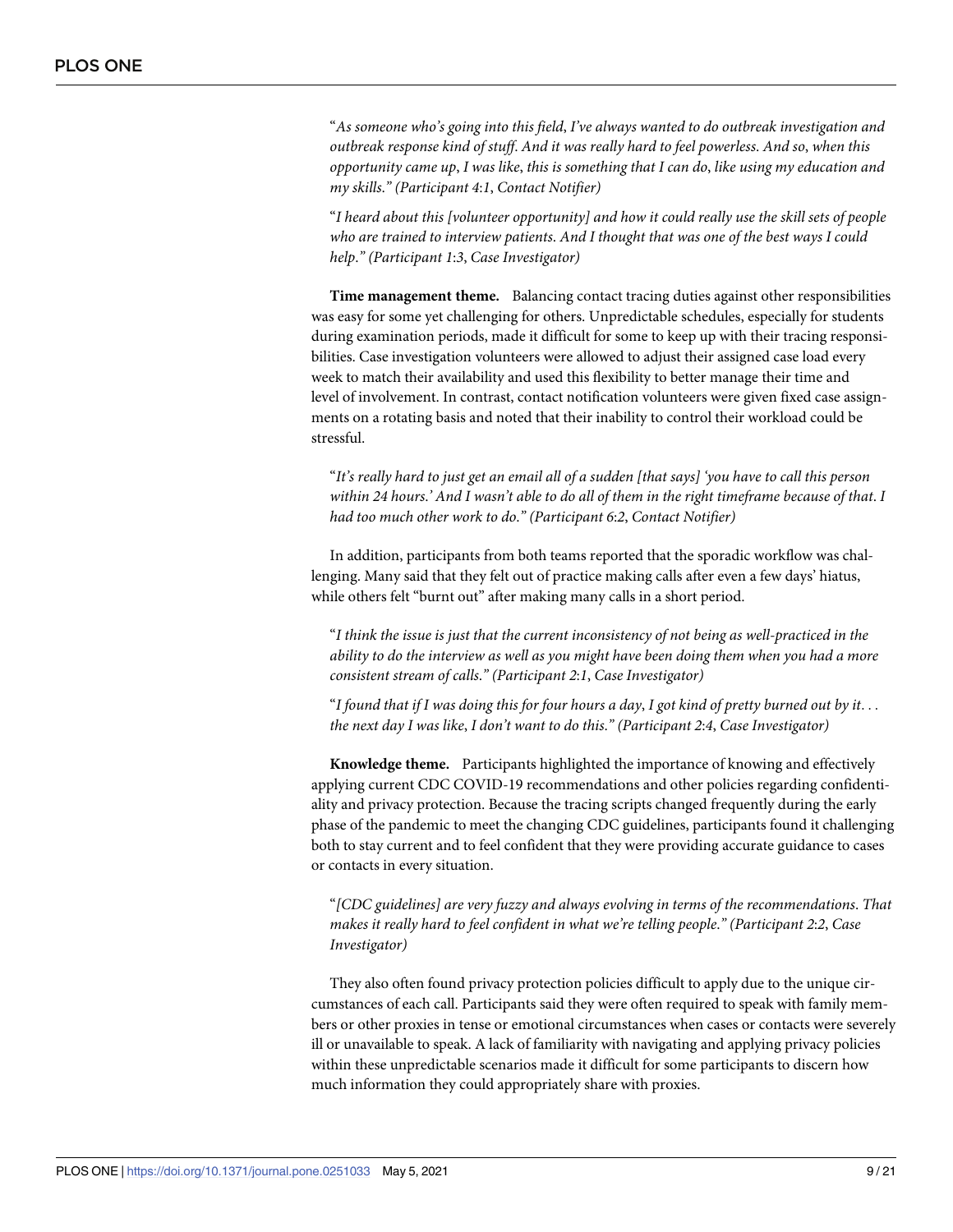"*More information on [privacy and confidentiality]*, *who we can and cannot tell certain things to*, *how to deal with proxies*. *I think that would have been really helpful*.*" (Participant 3*:*3*, *Case Investigator)*

In addition, participants occasionally struggled to answer questions from cases about why certain data, such as information about contacts (name, phone number, age, gender) or current health status, needed to be collected. On the other hand, contacts frequently questioned where callers obtained such information. Participants believed that cases were hesitant to provide information when they were unsure what the city would do with it or thought that it would intrude on the privacy of their contacts. Although the importance and utility of each part of the script was covered in the volunteer training, participants felt that providing refresher sessions or opportunities to clarify how data would be used could have increased their ability to adequately answer case and contact questions in order to better promote faith and trust.

"*People would ask 'well*, *why do you need the information from my husband's phone number*? *He's here*. *He's listening to this conversation*. *He knows that I have COVID and that he's been exposed to COVID*. *So now I need to give the health department his phone number [so] that someone else can call him and tell him that I have COVID*?*' or*, *similarly*, *they'll say*, *'Oh*, *everyone knows*. *I've told [my close contacts]*. *So why do I need to [give you their number]*? *They wouldn't want me giving [their phone number] so that you can bother them*.*'" (Participant 2*:*2; Case Investigator)*

"*I got a lot of 'where's this data [personal data about the individual] coming from*, *where are you getting this information*?*' And I think it would have been helpful to have known exactly where that information was coming from so that I could have a better answer for that*.*" (Participant 6*:*2*, *Contact Notifier)*

**Skills theme.** All participants strongly agreed that effective communication skills were critical to establishing rapport with those facing a new and potentially frightening illness. Many adapted the interview script to this end. For example, rather than starting with standardized questions about demographics and specific symptoms, several participants found that beginning by asking open-ended questions about the client's current situation and setting expectations about content and length of the call helped engage some individuals.

"I do a little bit more signposting in the interview than is included in the script. What I mean *by that is setting an expectation about what are what are all the things we're going to talk about*. . .*I've found that sometimes cases are surprised by how long [the interview] is going*, that they start to check out a little bit. Whereas if the expectation is very clear from the get-go, then I think people let their guard down a little bit and also just feel a little bit more comfort*able with the interview*.*" (Participant 1*:*5*, *Case Investigator)*

Applying techniques to communicate effectively and adapting messages in real-time was especially critical during moments of high emotion or conflict. For example, volunteers described unexpectedly being the first to inform cases about their positive test results or learning from those answering that the case had died or speaking to individuals who did not wish to participate. In one instance the participant had felt obligated to call 9-1-1 for emergency medical assistance for a case who was in physical distress. As discussed below, participants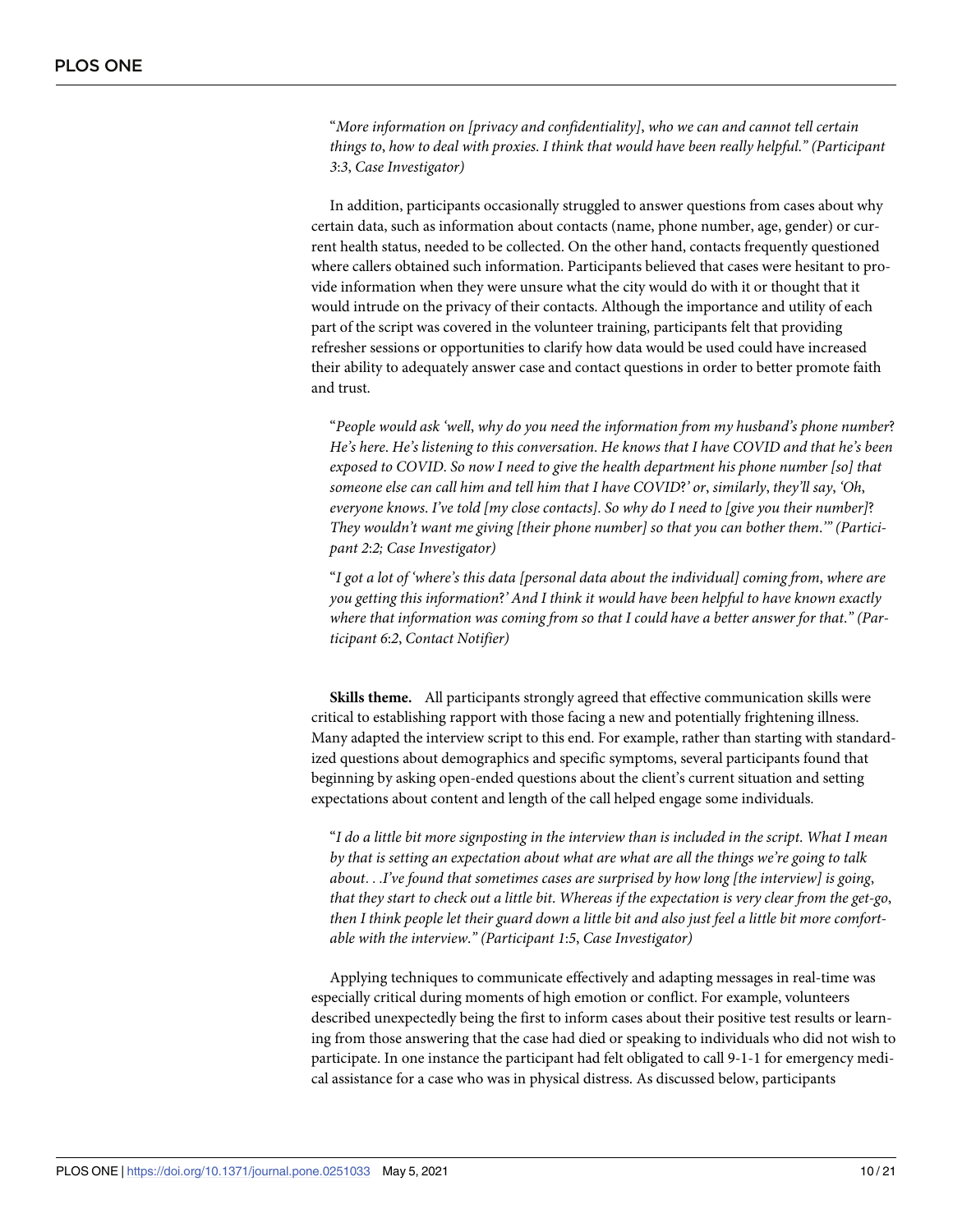repeatedly suggested that role-playing exercises be included in their training to build skills and confidence in navigating these emotionally charged or unanticipated situations.

"In the training, I [would] definitely [add] like a role player, an initial call, for both a standard *case and a nonstandard case*. *So*, *for instance*, *I've had a call where someone just started swearing at me on the phone*, *which is not something you expect and then I had another call* where I had to call 9-1-1 on that person's behalf... So, I think, because we're calling sick peo*ple*, *getting [new trainees] ready for what a normal case looks like and what an abnormal case* looks like, or just to get them able to think on their feet, would probably be important." (Par*ticipant 1*:*4*, *Case Investigator)*

**Collaborative learning theme.** Participants frequently mentioned a need for internal communication structures to better promote information exchange, shared learning, and timely adaptation to periodic changes in guidelines or programmatic priorities.

Having direct communications with program supervisors was very important to participants, and they especially appreciated quick responses to their questions. They felt it was important for supervisors to communicate changes in CDC guidelines and programmatic priorities, as well as to be responsive to volunteers' concerns, suggestions, and requests for changes or clarifications in protocols. These "two-way communications" were viewed as critical to maintaining "morale and faith" in the mission and promoting team solidarity. They described the chat application GroupMe as being "so helpful" in providing a direct mechanism to reach the supervisors with questions and view other volunteers' comments. However, several participants also noted that discussion threads were often basic and repetitive, reducing their value.

"*[The leaders] have been really responsive if I send the GroupMe message*. *People are pretty happy to respond*, *and they do that very quickly*. *That's been good*.*" (Participant 3*:*2*, *Case Investigator)*

"I am on the GroupMe, I've been on it for since I started, but I basically ignore it because *there's so many messages that go into it and so many of them are*, *'so I'm a new volunteer*, *how do I use [the interview software]*?*' And then it's a 20-message thread and everyone has to* see it. So I check it like every few days and I just kind of scroll through." (Participant 3:6, Case *Investigator)*

While the messaging app served as a useful hotline to request help from supervisors, many felt that other mechanisms were needed to provide peer-support, foster community, and learn from the experiences of their peers. Several mentioned that they thought that hearing about other volunteers' thoughts and experiences during the FGDs had been helpful. They advocated establishing a "buddy system" or regular meetings with small groups of peers for volunteers to share experiences, learn from one another, and debrief after difficult calls. They felt that such meetings could help to provide regular updates on changing protocols as well as promote a sense of community in an environment where in-person interactions were impossible.

"*At the moment I feel very comfortable doing a few practice calls with someone who's just starting*, *going through some of the situations I've been through*, *a regular one*, *a few difficult ones and literally spending 20 minutes*, *half an hour doing those things*. *If someone had done* that for me at the start, I would've felt a lot more comfortable than I originally did." (Partici*pant 5*:*1*, *Contact Notifier)*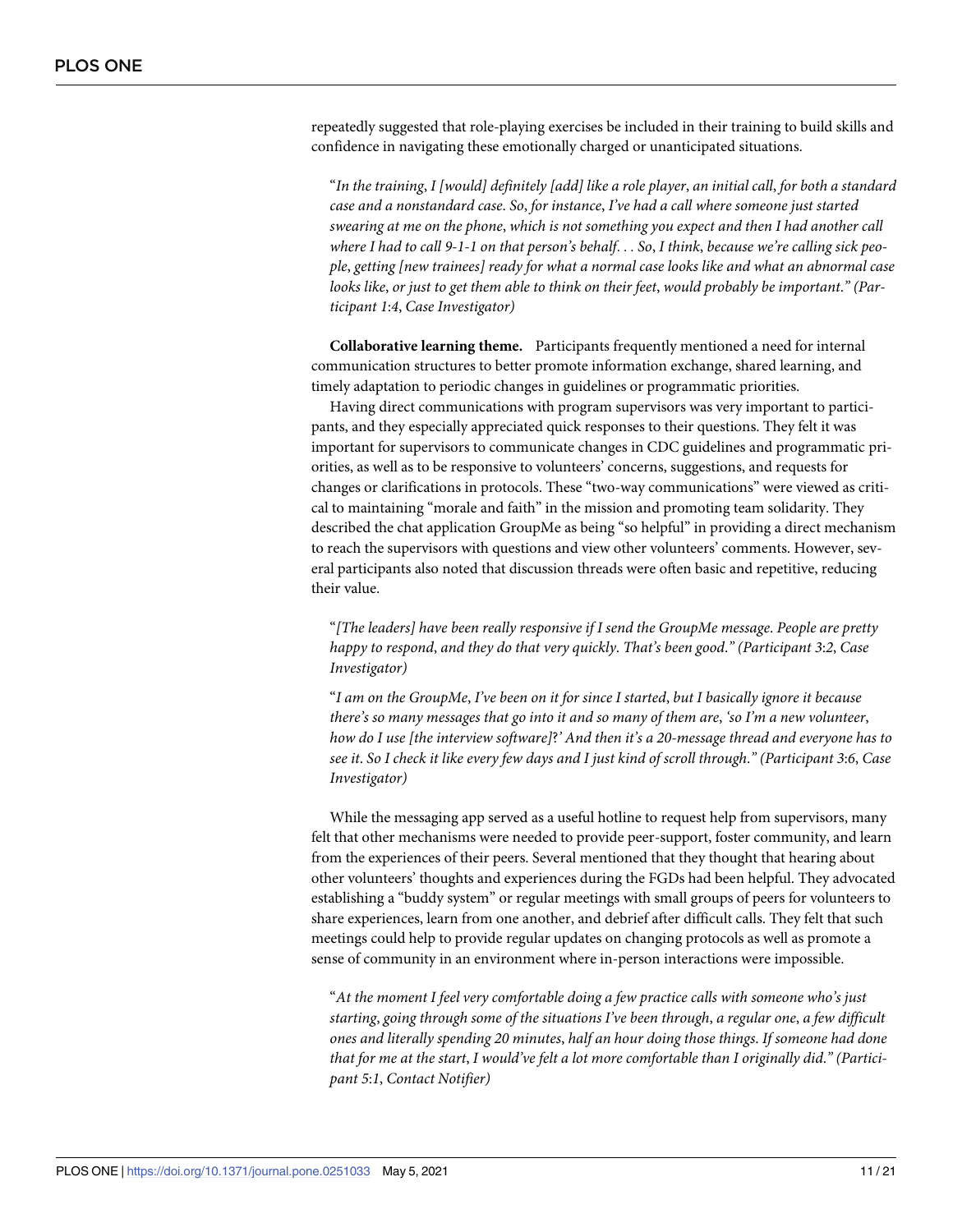"*I don't think that I necessarily need more training*, *but the GroupMe*, *[or] having a short meeting once a week with small groups to discuss newer things I think would be helpful*.*" (Participant 4*:*2*, *Contact Notifier)*

#### **Implementation dimension**

Two themes emerged that concerned the *implementation* dimension: Tools and External Coordination. Each focused on key aspects of the feasibility of implementing a volunteerbased contact tracing program.

**Tools theme.** Participants described several tools that were essential to their tasks, and the one most frequently discussed was the script. Many thought it was difficult to deliver the words verbatim because doing so made them sound "like a robot." As previously noted, many adapted the script language or individualized their introductions in an attempt to rectify this problem. However, when asked if replacing the script with a bulleted list of objectives would be preferable, most said that a word-for-word script was necessary as a training aid, especially during a tracer's first few calls. Other useful tools that participants regularly consulted included guidance documents provided by the program and a list of frequently asked questions. Participants appeared enthusiastic to add to and update these materials based on their own experiences. Some even suggested compiling examples of challenging call scenarios and response strategies into a reference document.

"*I don't think [any] amount of training can really prepare [you] for that first call*. *I know that* sounds, I mean, yes, there was training to prepare for the first call, but I think you'd need that *script just as that safety net*.*" (Participant 5*:*2*, *Contact Notifier)*

"*It would be helpful to have a repository of what these possible [call scenarios] are based on experience*, *real experience*, *and we could all contribute to that*.*" (Participant 1*:*2*, *Case Investigator)*

Participants also identified a need to adapt scripts and protocols for asymptomatic cases, minors, non-English speakers, and cases residing in congregate settings such as nursing homes. Calls to individuals in congregate settings were especially challenging to navigate because cases were often severely ill or otherwise incapacitated, caseloads were high, staff were already overwhelmed and overloaded with calls, and other factors. These cases were redirected to the Health Department for follow-up.

In addition to these specific contexts, participants felt that the contact notification process should be modified for members of a case's household and offered examples to support this suggestion. First, cases were often reluctant to provide information about their family members, possibly due to mistrust of the caller, fatigue and annoyance from being called by multiple agencies, or a desire to prevent additional calls to their household contacts. Second, even when this information was successfully collected by case investigators, they stated that it could be "a bit of a puzzle" to correctly identify cases and contacts at the beginning of a call without compromising privacy. When incorrect assumptions were inadvertently made or participants found themselves duplicating a call because a case had given the same phone number for multiple contacts (*e*.*g*., phones shared within households), participants on the contact notification team said the calls felt like "a mess" and that they lost credibility with the contacts. Last, participants often struggled to identify a single exposure date for contacts who were living with a case and hence continuously exposed, whereas it was simpler to identify a discrete date for nonhousehold contacts. All these experiences led volunteers to recommend conducting household contact notification together with the case interview.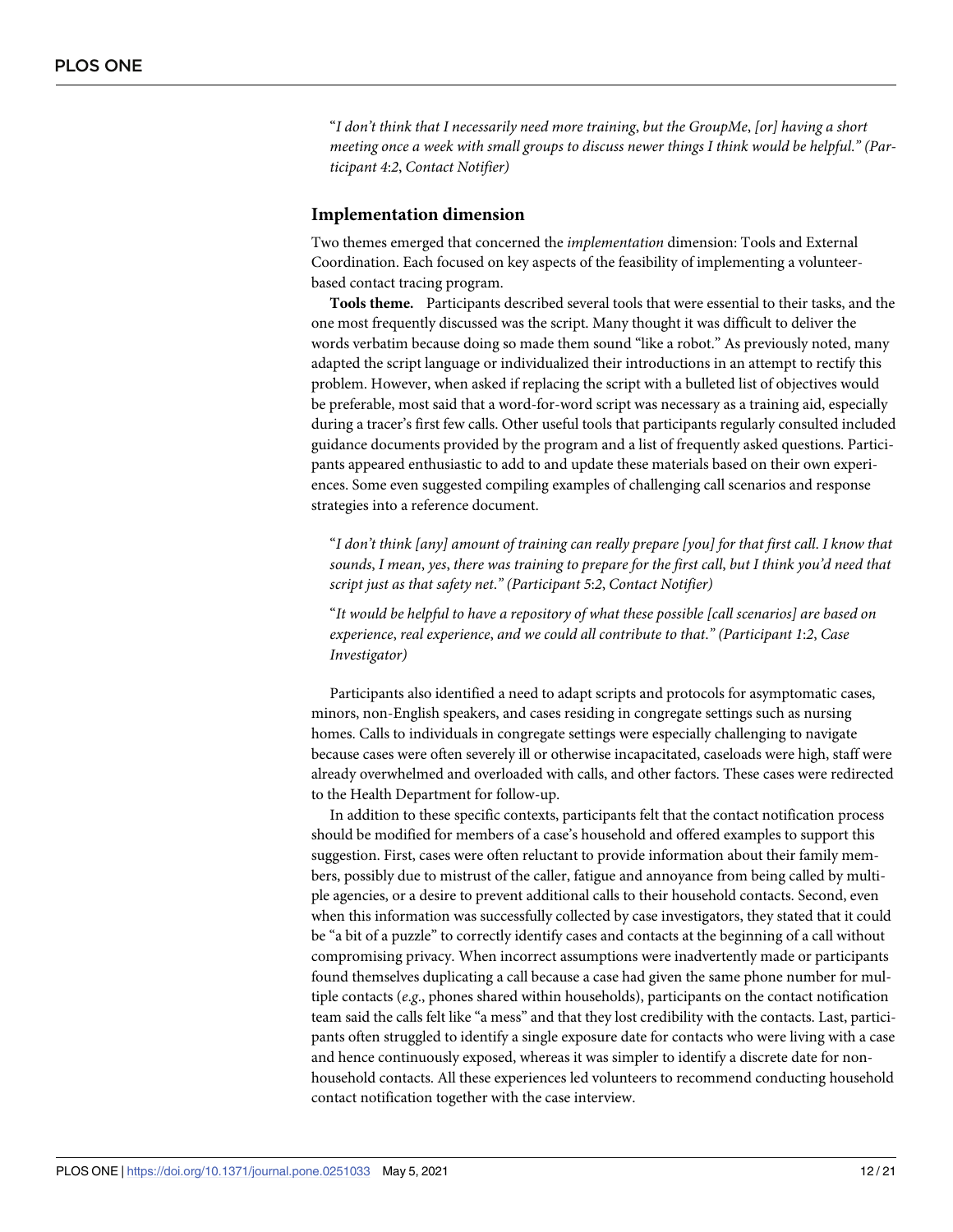"*There should be a separate [protocol] for household contacts*. *A household contact represents an ongoing exposure dynamic that is different than non-household contacts*. *If possible*, *the person calling the cases should contact the household contacts*.*" (Participant 4*:*2*, *Contact Notifier)*

Data entry software was also identified as a critical contact tracing tool. Many case investigator participants appreciated the flexibility of New Haven's emergency-management software, as it allowed them to scroll through the questions and enter data in a smooth yet flexible order. This feature was highlighted as important when interviews did not follow the planned order of questions. With regard to data management, however, the free-text data collection tools used by the contact notification team were challenging to process, and several participants responsible for entering these data felt that they "should be updated" and recommended the use of a standardized form. Another tool that volunteers discovered to be helpful was dialer software (Doximity, San Francisco, CA) to mask their personal information, display the Health Department's phone number or a leave a virtual callback number (Google Voice, Mountain View, CA).

"*So*, *the number they see on their caller I*.*D*. *is from the [health department]*. . . *And then the number we leave [for] voicemail is my Google Voice number that will forward to my cell phone*. *So*, *they don't know who we are*, *they don't have our name or our personal information any more than what we say in the voicemail*.*" (Participant 1*:*4*, *Case Investigator)*

**External coordination theme.** Participants from both teams spoke often about how the activities of external organizations affected their own activities. Cases and contacts often reported receiving numerous calls from various organizations, such as healthcare providers, testing facilities, and insurance companies, and were often "annoyed" at hearing the "same things from multiple different people." In some instances, different organizations provided conflicting advice about isolation and quarantine periods. Ultimately, these experiences often led to call recipients being less receptive to engaging with the caller, thereby making it more difficult to collect the necessary information.

"*When there are multiple people who are giving [the case] recommendations that are not the same*, *it becomes challenging to feel like you are authoritative and for people to feel like they know what's going on*.*" (Participant 2*:*4*, *Case Investigator)*

"*Because they've tested positive*, *their doctor has given them a lot of recommendations already and they're hearing it from us again*. . .*I think lately I've been getting more people who've tested positive and they've been annoyed with my call*, *more so I think because they've heard kind of the same things from multiple different people*.*" (Participant 5*:*4*, *Contact Notifier)*

#### **Maintenance dimension**

The final theme, Sustainability, focused on long-term threats to the volunteer-driven contact tracing program and aligned well with the *maintenance* dimension of RE-AIM.

**Sustainability theme.** Several participants considered a volunteer-driven workforce as ideal for the "crisis phase" of an epidemic, allowing an accelerated response without the delays inherent in formal hiring or when re-assigning existing employees to contact tracing was not possible. However, participants did not see a volunteer-driven program as sustainable during the "maintenance phase" following the crisis. Some participants had recently graduated and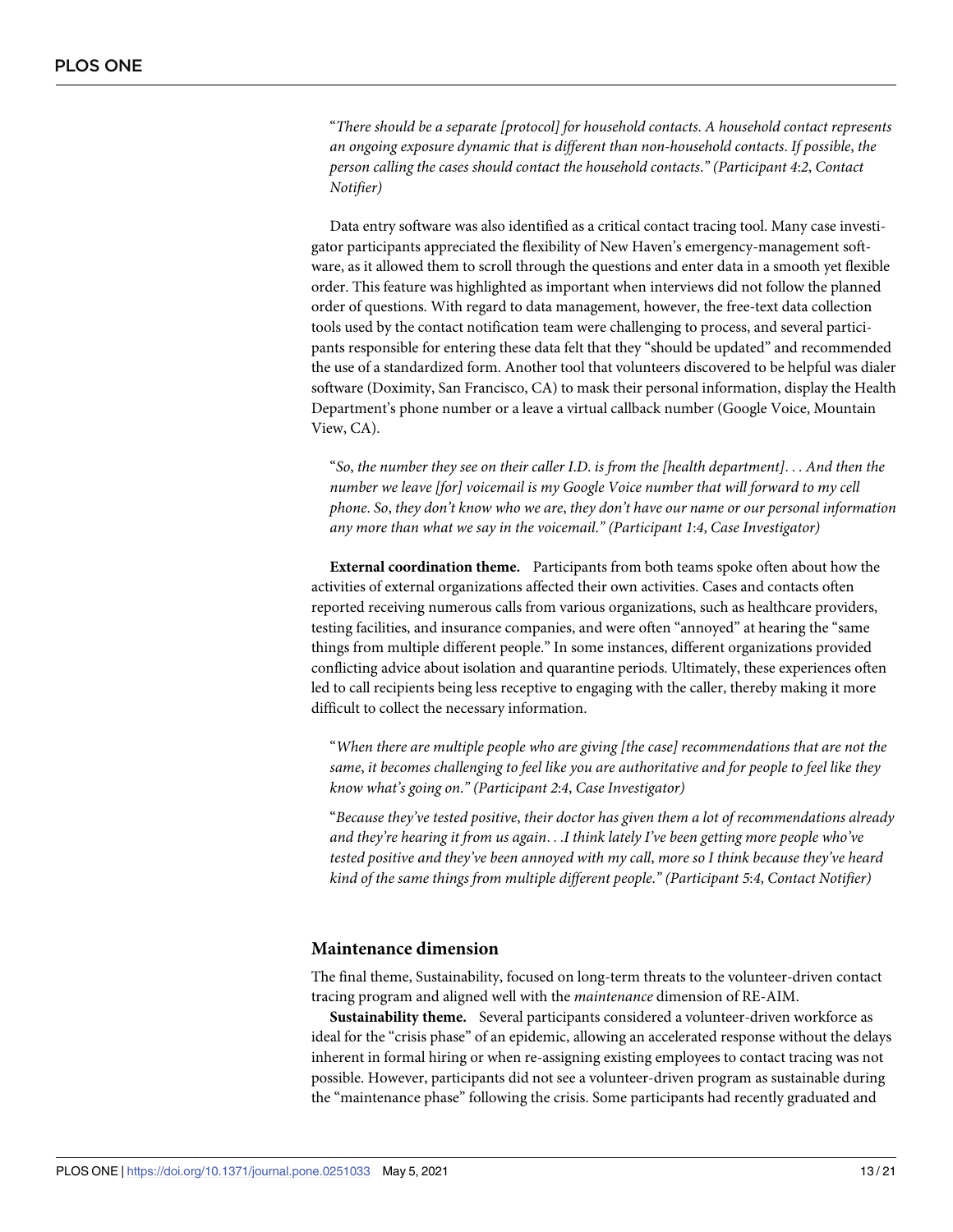<span id="page-13-0"></span>were departing for jobs or further training, and others planned to soon return to class or to other responsibilities.

"*I think that you just unfortunately have to account for the fact that [volunteers] who are trained might be gone two months later and then [training and volunteer turnover] keeps going on and on again*.*" (Participant 6*:*6*, *Contact Notifier)*

As nearby states began hiring and paying contact tracers, other volunteers reported feeling frustrated, underappreciated, or less inclined to continue with the program. Participants suggested several strategies to maintain long-term involvement of contact tracers such as hiring them into part- or full-time paid positions or incentivizing student volunteers by offering academic credit for their work.

"I think it's a great idea for an acute crisis emergency for those first few weeks. Now this is an *ongoing thing*, *I feel putting in a long-term solution*, *and maybe this counts as a practicum for the incoming students or for the continuing students or finding a way you can either weave this into the program*. . . *[or] They should be paying us to do it*, *not exorbitant amounts*. *But* like 10 or 12 dollars an hour. . .I think that not doing that is a real disservice." (Participant *5*:*1*, *Contact Notifier)*

#### **Synthesis of barriers, facilitators, and proposed solutions across themes and RE-AIM dimensions**

[Table](#page-14-0) 2 summarizes the facilitators, barriers, and potential solutions for improving implementation of contact tracing as reported by participants, mapped to their respective themes, and synthesized within the RE-AIM dimensions.

#### **Discussion**

This is among the first studies to comprehensively describe the implementation context of COVID-19 contact tracing and provides a unique window into the rich experiences and perspectives of volunteers involved in a high-volume program at the peak of the April-June 2020 surge in the northeastern US. We identified many barriers to delivering this complex intervention in the midst of a public health emergency, but also several facilitators and many potential solutions for improving implementation, both in general and in the context of a volunteer program. Many insights echo the prior literature on contact tracing for other diseases, while others remain unique to the context of COVID-19 and the crisis scenario of a rapidly emerging pandemic. Categorizing our findings according to the RE-AIM framework allowed us to group many disparate themes into discrete, well-validated dimensions for improving implementation [\[21,](#page-19-0) [22\]](#page-19-0).

The *reach* and *effectiveness* of COVID-19 contact tracing vary across settings, with proportions of cases successfully interviewed ranging from 53% - 99% [\[29,](#page-19-0) [30\]](#page-19-0) and adherence to selfisolation instructions reported as low as 25% [[30](#page-19-0)]. While the specific mechanisms driving these outcomes are not yet fully understood in the context of COVID-19, challenges to the *reach* and *effectiveness* of contact tracing in other settings have been associated with several client factors including anticipated stigma and loss of privacy [[31–34\]](#page-19-0), language barriers [\[31\]](#page-19-0), and low public awareness of the importance of contact tracing [\[31,](#page-19-0) [33,](#page-19-0) [35,](#page-19-0) [36](#page-19-0)]. The apparent reluctance to answer our participants' calls may relate to several of these barriers. The RE-AIM framework suggests that COVID-19 contact tracing programs might consider engagement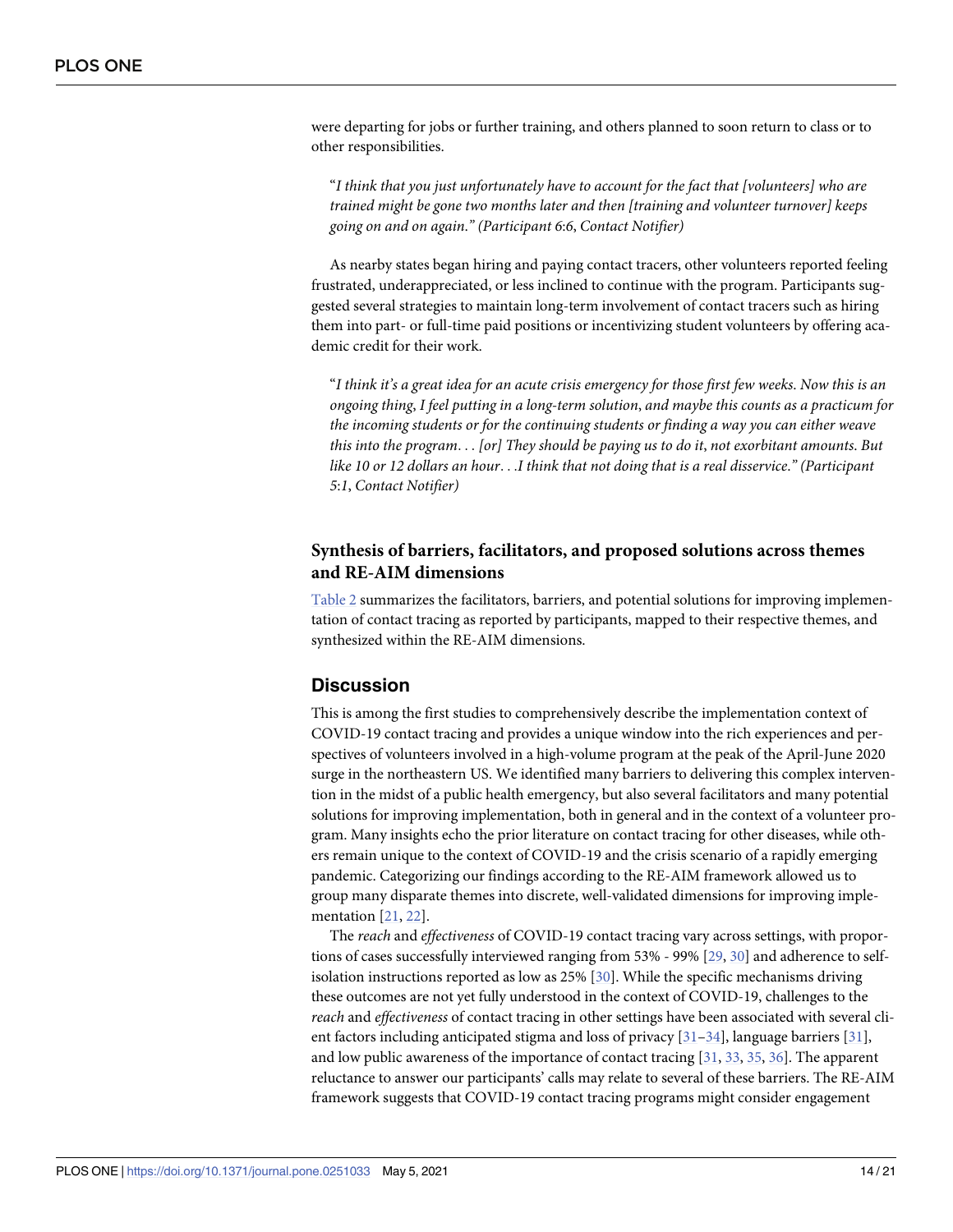| <b>Dimensions</b>      | <b>Themes</b>             | Facilitators                                                                                         | <b>Barriers</b>                                                                                                                   | <b>Potential Solutions</b>                                                                                                                                                                                          |
|------------------------|---------------------------|------------------------------------------------------------------------------------------------------|-----------------------------------------------------------------------------------------------------------------------------------|---------------------------------------------------------------------------------------------------------------------------------------------------------------------------------------------------------------------|
| Reach                  | Making<br>Contact         | Dialer software used to replace<br>caller's personal phone number<br>with a health department number | Low answer rate                                                                                                                   | Introduce text messages to introduce phone calls;<br>obtain outreach preferences at testing                                                                                                                         |
|                        | Establishing<br>Rapport   | Dialer software used to replace<br>caller's personal phone number<br>with a health department number | Lack of trust in an unknown caller                                                                                                | Routinely address privacy concerns                                                                                                                                                                                  |
|                        |                           | Many cases and contacts willing to<br>participate out of a desire to help<br>their community         | Low public unawareness of contact<br>tracing leading to lack of interest or<br>comfort in providing information about<br>contacts | Organize public awareness campaigns; provide<br>thorough explanations for why contact tracing is<br>important for the community                                                                                     |
| Effectiveness          | Delays                    | $-$                                                                                                  | Late reporting of test results                                                                                                    | Automate test reporting and transfer of<br>information to contact tracers                                                                                                                                           |
|                        |                           |                                                                                                      | Unknown language preferences                                                                                                      | Verify language preferences at point-of-testing                                                                                                                                                                     |
|                        | Community<br>Needs        | Health department routinely<br>assesses needs as part of outreach                                    | Lack of money, or adequate food &<br>housing to help cases to adhere to<br>isolation & quarantine                                 | Increase funding for financial, nutritional, and<br>housing supports; better inform tracers about how<br>such needs can be met                                                                                      |
| Adoption               | Volunteer<br>Motivations  | Partnerships with academic<br>institutions and students                                              | $\sim$ $-$                                                                                                                        | Reward non-employed tracers with academic<br>credit or certificates of experience                                                                                                                                   |
|                        | Time                      | Weekly availability survey used for<br>case investigation team                                       | Shifting volunteer availability                                                                                                   | Offer flexible, volunteer-driven scheduling                                                                                                                                                                         |
|                        | Management                |                                                                                                      | Inconsistent workload due to varying<br>case incidence with skill loss from<br>inactivity                                         | Ensure consistent baseline involvement with<br>longitudinal skill refreshers                                                                                                                                        |
|                        | Knowledge                 | Brief, targeted training provided<br>to new volunteer tracers                                        | Need for broad mastery of diverse<br>content areas including biology,<br>guidelines, procedures                                   | Offer self-directed, online training modules to<br>obtain baseline and knowledge                                                                                                                                    |
|                        |                           | Many volunteers had previous<br>education or experiences in health<br>sciences                       | Frequent changes to guidelines due to<br>evolving understanding of COVID-19<br>transmission dynamics                              | Frequently revise protocols to reflect changing<br>guidelines, and rapidly communicate of these<br>changes to the tracers; provide repository of<br>potential call scenarios for outreach workers to<br>learn from. |
|                        | Skills                    | Many volunteers previously<br>trained in patient communication<br>skills                             | Need for effective communication skills<br>for building rapport                                                                   | Incorporate role-plays and simulations to build up<br>communication skills during training                                                                                                                          |
|                        | Collaborative<br>Learning | Leaders regularly responded to<br>questions by e-mail or GroupMe*                                    | Lack of communication with leadership<br>and feedback to ensure quality<br>performance                                            | Integrate two-way communication via messaging<br>apps, email, and supervisory support                                                                                                                               |
|                        |                           |                                                                                                      | Sense of isolation and lack of<br>community while working remotely                                                                | Encourage peer mentorship, buddy systems, and<br>regular, small-group peer meetings                                                                                                                                 |
| Implementation   Tools |                           | Software was flexible and allowed<br>case investigators to adapt it to the<br>interview at-hand.     | Impersonal, non-conversational script                                                                                             | Personalize script and allow for adaptation to the<br>clients' needs.                                                                                                                                               |
|                        |                           |                                                                                                      | Lack of interoperability of electronic<br>systems                                                                                 | Provide simple and standardized data collection<br>tools                                                                                                                                                            |
|                        |                           | Health department adapted script                                                                     | Loss of volunteer privacy                                                                                                         | Offer and/or require use of call masking software                                                                                                                                                                   |
|                        |                           | according to volunteer suggestions                                                                   | Need for specialized protocols for key<br>populations <sup>†</sup>                                                                | Develop and apply specialized protocols                                                                                                                                                                             |
|                        | External<br>Coordination  | $\overline{a}$                                                                                       | Duplicate calls to the same cases or<br>contacts, leading to frustration and<br>decreased engagement                              | Coordination with other clinics, laboratories, and<br>health organizations to streamline and integrate<br>communication                                                                                             |
| Maintenance            | Sustainability            | $\overline{\phantom{a}}$                                                                             | High volunteer turnover; decreasing<br>motivation over time                                                                       | Offer payment or other compensation and<br>acknowledgement such as academic credit or<br>certificates of experience                                                                                                 |

#### <span id="page-14-0"></span>**[Table](#page-13-0) 2. Summary of findings organized by themes within the RE-AIM dimensions.**

 $^\ast$  Mobile app for hosting chat-groups

*†*Asymptomatic cases, residents of congregate settings, minors, non-English speakers, household contact.

<https://doi.org/10.1371/journal.pone.0251033.t002>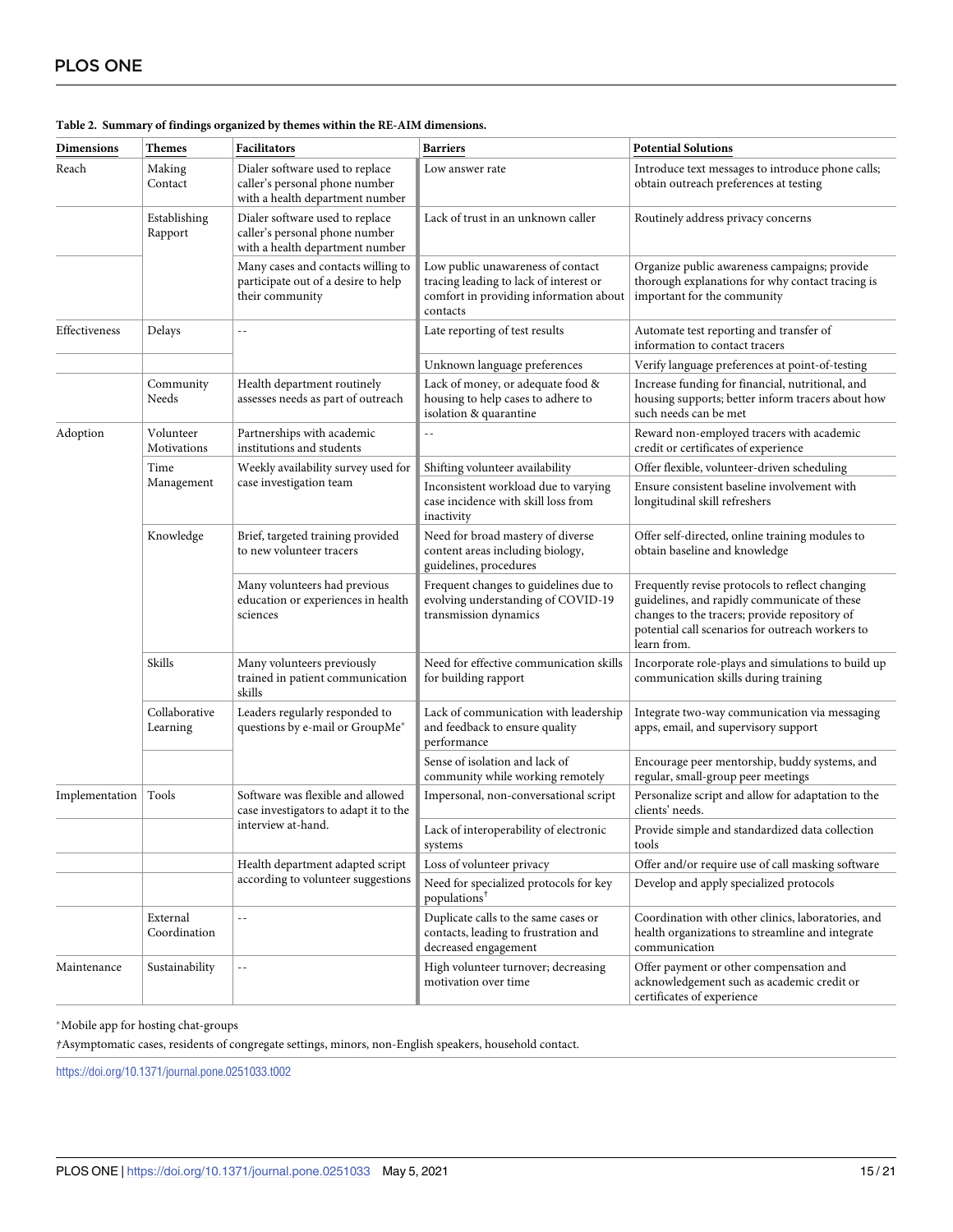<span id="page-15-0"></span>strategies to enhance uptake such as using the initial point-of-testing interaction to identify optimal times to call and to document language preferences, and possibly using text messaging to identify and introduce outreach workers prior to calling. Our participants also highlighted the role of financial, nutritional, and social supports for those expecting or disclosing difficulties with isolation or quarantine as another way to potentially enhance the impact of contact tracing. Similar supports are commonly provided to tuberculosis cases to enhance patient outcomes and acceptance of contact tracing [[37](#page-19-0)]. This notion is further reinforced by a recent anonymous survey study conducted in the UK which found that increased adherence to COVID-19 self-isolation and lockdown instructions was associated with having received help from anybody outside of the household [[30](#page-19-0)].

A shortage of human resources is a major challenge to *adoption* of contact tracing for COVID-19 and other communicable diseases [[31](#page-19-0), [33](#page-19-0), [38](#page-19-0)[–41\]](#page-20-0), both because many contact tracers are needed and because this capacity must be flexible enough to expand and contract with the waves and surges of the epidemic. In addition, as noted above, outreach workers must have good communication skills and a detailed knowledge of program policies and guidelines [\[35,](#page-19-0) [38,](#page-19-0) [42](#page-20-0), [43](#page-20-0)]. Engaging/hiring volunteers is one option for rapidly scaling a pandemic contact tracing workforce [[44](#page-20-0)] and was a strength identified by our study participants. There are also several personal benefits that might be highlighted to attract volunteers to such a workforce, including the anticipated satisfaction of contributing to the pandemic response and opportunity to gain practical experience in a health science field. Yet several challenges to a volunteerdriven workforce remain, such as managing shifting schedules and training lay persons from diverse backgrounds to act as public health agents. Allowing volunteers some degree of flexibility in their scheduling may allow programs to accommodate volunteers' external responsibilities, while using self-directed, online training modules [[45](#page-20-0)] would decrease the initial training burden on local programs and allow them to focus their efforts in this area on ongoing education about local guidelines and practices, and on skill-building exercises such as role plays.

Another important insight from our participants about *adoption* of a volunteer contact tracing model included their suggestion to create a learning community to help them overcome their relative inexperience with outreach work. In other settings, pairing new trainees with those who are more experienced and/or facilitating an environment in which trainees can learn alongside their peers and support one another has been shown to increase trainee confidence and skill [[46](#page-20-0)]. This sense of community seemed particularly important in the context of COVID-19 when requirements to work remotely made it more difficult to learn new skills because it was harder to receive feedback from peers or supervisors. We strongly recommend that COVID-19 contact tracing programs develop and promote robust communication and support structures within their organizations, using strategies such as peer-mentorship and regular, small-group meetings.

Within the *implementation* dimension, we found that properly designed tools for data collection and storage, specialized protocols for key populations, and coordination with external organizations were thought to be critical to success. These implementation factors may also have positive spillover effects for adoption, reach, and effectiveness in that efficient, userfriendly, non-redundant systems benefit call recipients and contact tracers alike. Two simple suggestions for improving efficiency included adopting more accessible tools for data collection and management, as shown with contact tracing for other diseases [\[33,](#page-19-0) [38,](#page-19-0) [39,](#page-20-0) [41,](#page-20-0) [47\]](#page-20-0), and coordinating case and contact interviews within the same household as is commonly done in tuberculosis contact investigation [[48](#page-20-0), [49](#page-20-0)]. A threat that participants identified, poor interagency communication, has also been described during tuberculosis contact investigation in border regions [\[39\]](#page-20-0). In contrast, close coordination of Ebola contact tracing teams led to faster and greater uptake in the target populations [[33](#page-19-0), [50](#page-20-0)]. Further benefit was realized by these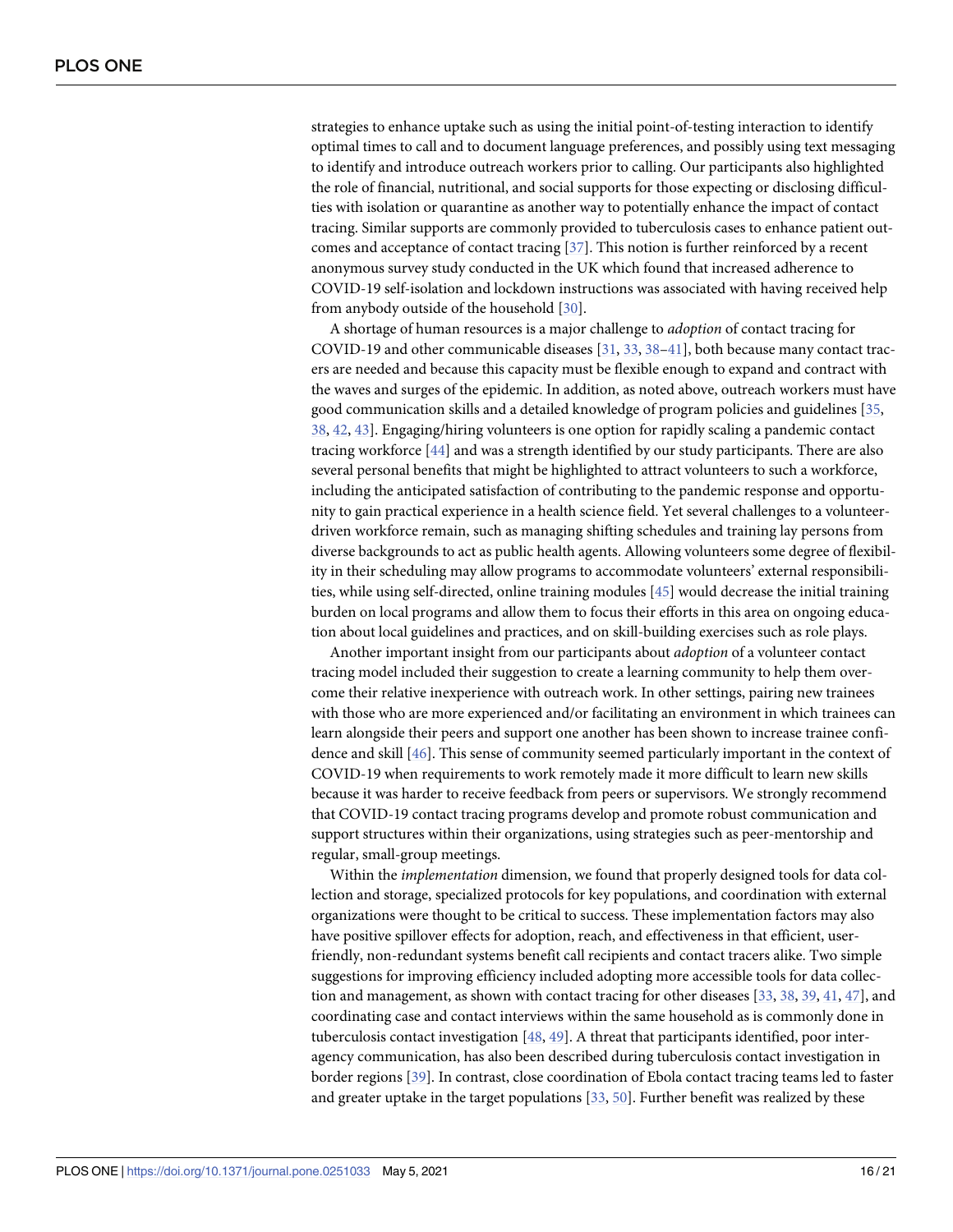<span id="page-16-0"></span>response teams when they integrated services across disciplines, including social supports for basic needs and mental health, information-sharing with local community leaders, and public health interventions including active case-finding and quarantine. The experiences of our participants, combined with evidence from other contact tracing studies from contexts beyond COVID-19, emphasize the importance of coordinated, multidimensional outreach and support of cases and contacts.

Lastly, our study raises concerns about the *maintenance* of volunteer-driven contact tracing programs, with particular regard to sustainability. Our study participants noted that the initial motivations to volunteer out of altruism and/or a desire for practical experience can wane over time, particularly when neighboring programs began hiring full-time contact tracers. We found that volunteer availability can also change over time, especially for students and those under-employed as a consequence of physical lockdowns. These factors can make it difficult to establish and maintain a stable workforce. Payment or other forms of reward have been shown to increase motivation and commitment of tracers in other settings [[31](#page-19-0), [35](#page-19-0), [38](#page-19-0), [51](#page-20-0)], and our participants echoed the importance of feeling valued and appreciated for their efforts. We recommend that programs unable to hire employees for contact tracing consider providing academic credit or certificates to volunteers to acknowledge their critical contributions to pandemic response.

#### **Strengths and limitations**

A key strength of this study is its timeliness in providing insight into how to respond more effectively to an ongoing, global pandemic. This is the first qualitative evaluation we know of for COVID-19 contact tracing, despite the wealth of media attention devoted to this topic. Obtaining such direct feedback from key stakeholders in the COVID-19 crisis is critical for understanding the complexities of implementation. Second, the use of an established implementation framework adds strength and clarity to our findings and eases interpretability for broader contexts. Third, volunteer contact tracing is a feasible and adaptable solution to COVID-19 contact tracing, and this article provides several strategic recommendations specific to volunteer-driven programs that may increase effectiveness and efficiency. Fourth, the participants in this study were all experienced in health care or public health settings and as such were able to reflect deeply on their experiences and provide specific recommendations. Many of the recommended solutions to challenges were swiftly incorporated into practice by the Health Department, and future studies may evaluate the impact of these changes on contact tracing outcomes. Last, while video conferencing platforms are typically not used to conduct FGDs, this study demonstrates that this methodological approach is acceptable to participants and feasible, except for occasional reductions in audio quality. Those using this technology should provide written and verbal instructions to participants on best practices to optimize audio quality and maintain courtesy during the sessions.

There are several study limitations to note. First, participants' responses may have been influenced by group dynamics or social desirability bias. To partially compensate for this limitation, our analysis incorporated comments from a follow-up survey of participants soliciting additional comments that they might have felt uncomfortable sharing in a group setting, or simply forgotten to mention. Second, insights about barriers and facilitators of a volunteerdriven program may not apply to a professional-driven contact tracing program. Similarly, our experience with health sciences students may not be generalizable to other volunteer groups. However, several findings likely apply to other types of contact tracing programs, including strategies for reaching and engaging cases and contacts, the importance of adapting protocols and support systems to the needs of the local community, and the potential value in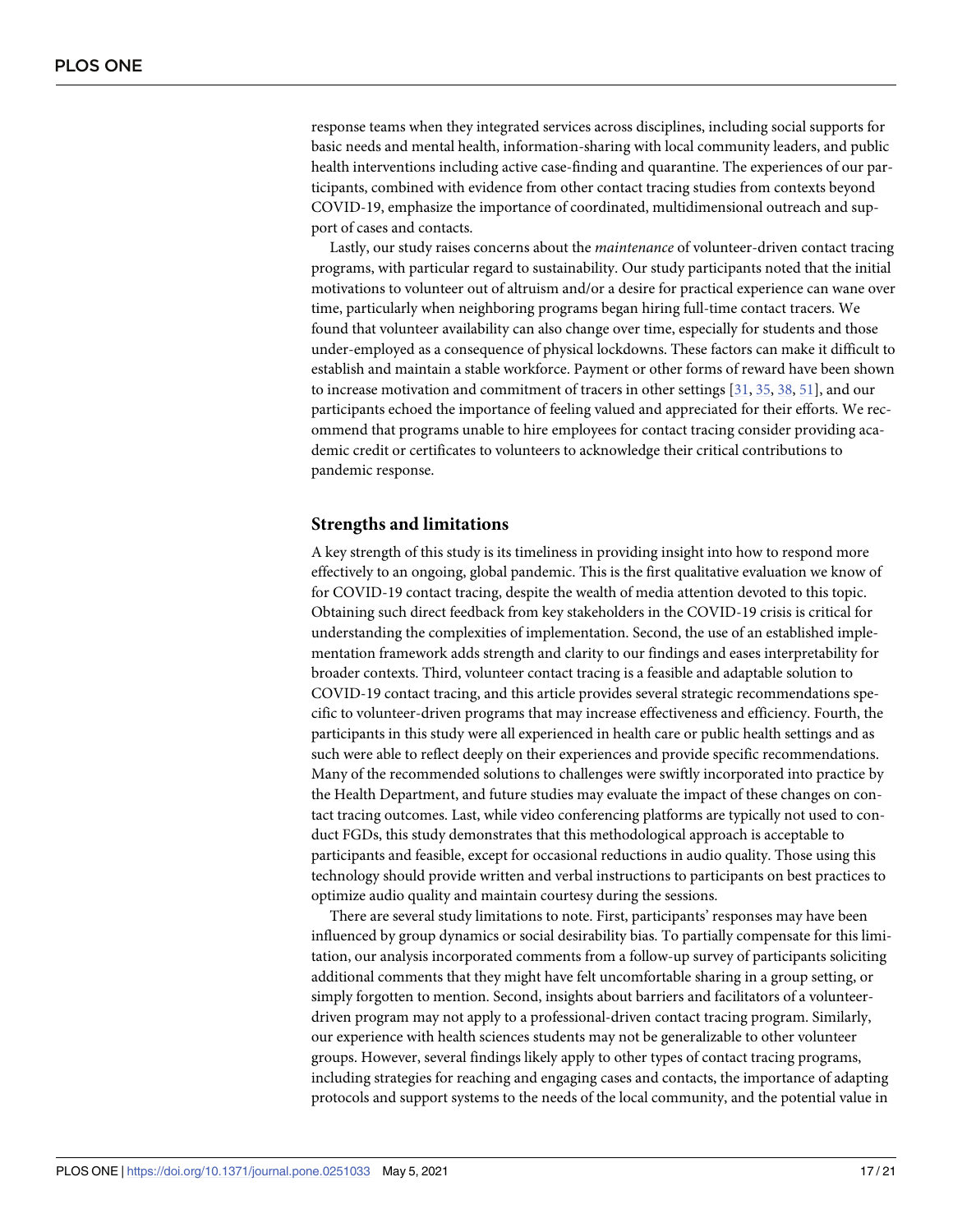<span id="page-17-0"></span>communication and coordination among different health agencies. Third, our findings include only the perspectives of volunteer tracers and not those of cases and contacts which will be explored in a subsequent analysis. Finally, while the insights and suggestions of the participants were used to modify the program, we unfortunately were not able evaluate their impact. With declining case numbers in Connecticut in June 2020, local health departments transitioned contact tracing responsibility to the state department of public health, and this program was discontinued.

#### **Conclusions**

The unique experiences of the FGD participants highlight several strategies for improving volunteer-driven COVID-19 contact tracing programs, including adopting flexible approaches to training and scheduling volunteers and fostering networks to facilitate support and learning among volunteers. While a largely volunteer-driven contact tracing program was feasible and acceptable in the context of a public health crisis, its greatest challenge was achieving sustainability after the initial case surge. Despite the difficulties of implementing COVID-19 contact tracing, our findings suggest that a workforce that is well-capacitated, networked with its surrounding organizations, and able to adapt its services to the unique needs of its clients can overcome many of these challenges.

#### **Supporting information**

**S1 [Table.](http://www.plosone.org/article/fetchSingleRepresentation.action?uri=info:doi/10.1371/journal.pone.0251033.s001) CO-REQ reporting guidelines.** (DOCX)

**S1 [Text](http://www.plosone.org/article/fetchSingleRepresentation.action?uri=info:doi/10.1371/journal.pone.0251033.s002). Semi-structured focus group discussion guide.** (DOCX)

#### **Acknowledgments**

We thank the many volunteers for their pivotal role in the local response to the COVID-19 pandemic. In a time of uncertainty and great need, they devoted their time and energy to contact tracing. Their tireless efforts demonstrate their altruism and passion for the wellbeing of their community. We also thank the New Haven Health Department for their partnership and creativity throughout this process, without which none of this work would have been possible.

#### **Author Contributions**

**Conceptualization:** Tyler Shelby, Brian Weeks, Maritza Bond, Linda Niccolai, J. Lucian Davis, Lauretta E. Grau.

**Data curation:** Tyler Shelby, Rachel Hennein, Christopher Schenck, Katie Clark, Amanda J. Meyer, Justin Goodwin, Linda Niccolai.

**Formal analysis:** Tyler Shelby, Rachel Hennein, J. Lucian Davis, Lauretta E. Grau.

**Funding acquisition:** J. Lucian Davis.

**Investigation:** Tyler Shelby, Katie Clark, Lauretta E. Grau.

**Project administration:** Maritza Bond.

**Resources:** J. Lucian Davis.

**Supervision:** Brian Weeks, Maritza Bond.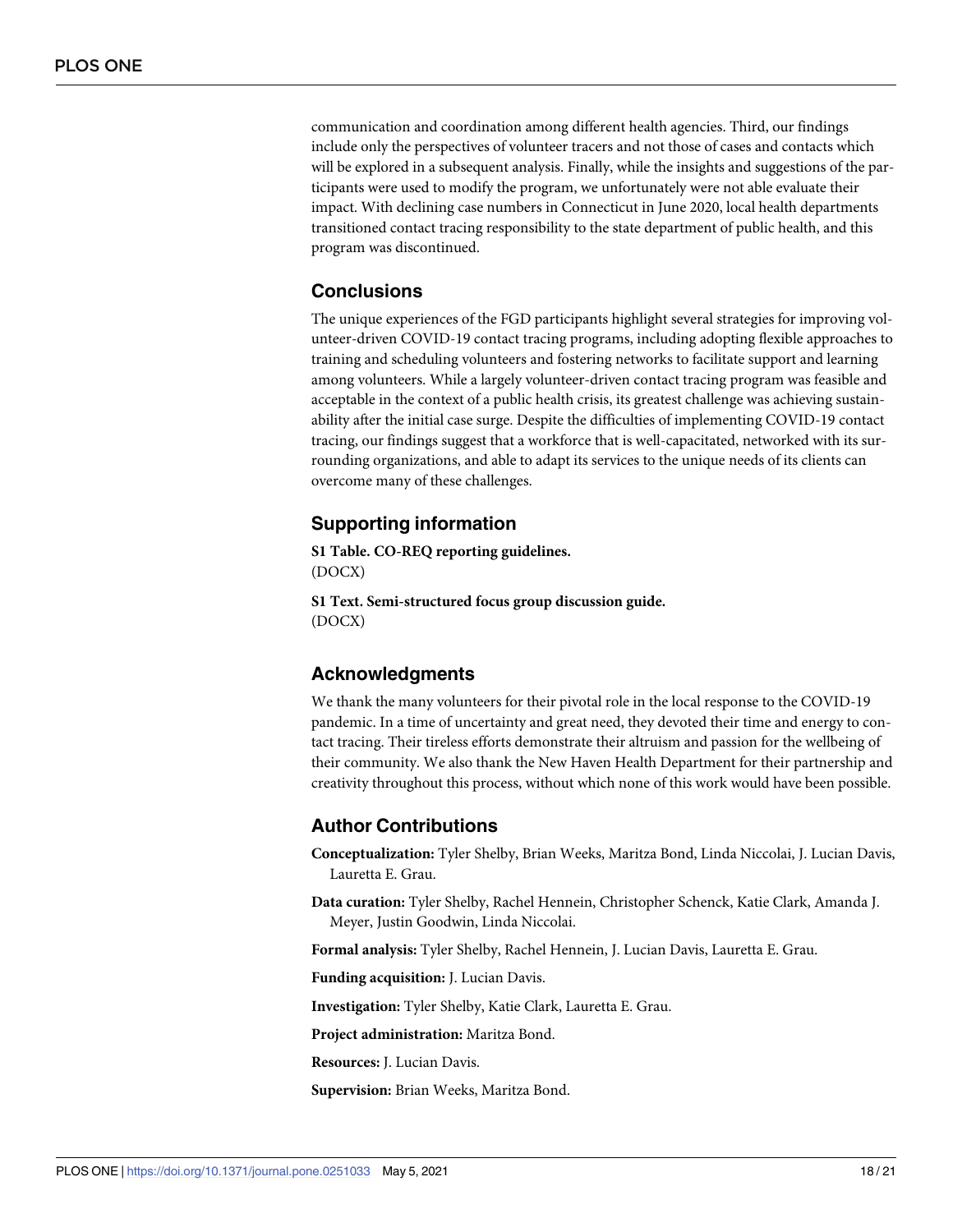- <span id="page-18-0"></span>**Writing – original draft:** Tyler Shelby, Rachel Hennein.
- **Writing – review & editing:** Rachel Hennein, Christopher Schenck, Katie Clark, Amanda J. Meyer, Justin Goodwin, Brian Weeks, Maritza Bond, Linda Niccolai, J. Lucian Davis, Lauretta E. Grau.

#### **References**

- **[1](#page-1-0).** Holshue ML, DeBolt C, Lindquist S, Lofy KH, Wiesman J, Bruce H, et al. First Case of 2019 Novel Coronavirus in the United States. N Engl J Med. 2020; 382(10):929–36. [https://doi.org/10.1056/](https://doi.org/10.1056/NEJMoa2001191) [NEJMoa2001191](https://doi.org/10.1056/NEJMoa2001191) PMID: [32004427](http://www.ncbi.nlm.nih.gov/pubmed/32004427)
- **[2](#page-1-0).** CDC. Coronavirus Disease 2019 (COVID-19): Cases, Data, and Surveillance. [Cited Feb 25, 2021] Available from: <https://www.cdc.gov/coronavirus/2019-ncov/cases-updates/index.html>
- **[3](#page-1-0).** Otterman S. N.Y.C. Hired 3,000 Workers for Contact Tracing. It's Off to a Slow Start. The New York Times. June 21, 2020. [Cited Feb 25, 2021] Available from: [https://www.nytimes.com/2020/06/21/](https://www.nytimes.com/2020/06/21/nyregion/nyc-contact-tracing.html) [nyregion/nyc-contact-tracing.html](https://www.nytimes.com/2020/06/21/nyregion/nyc-contact-tracing.html)
- **[4](#page-1-0).** Jian SW, Cheng HY, Huang XT, Liu DP. Contact tracing with digital assistance in Taiwan's COVID-19 outbreak response. Int J Infect Dis. 2020; 101:348–52. <https://doi.org/10.1016/j.ijid.2020.09.1483> PMID: [33035674](http://www.ncbi.nlm.nih.gov/pubmed/33035674)
- **[5](#page-1-0).** Lauer SA, Grantz KH, Bi Q, Jones FK, Zheng Q, Meredith HR, et al. The Incubation Period of Coronavirus Disease 2019 (COVID-19) From Publicly Reported Confirmed Cases: Estimation and Application. Ann Intern Med. 2020; 172(9):577–82. <https://doi.org/10.7326/M20-0504> PMID: [32150748](http://www.ncbi.nlm.nih.gov/pubmed/32150748)
- **[6](#page-1-0).** Cheng HY, Jian SW, Liu DP, Ng TC, Huang WT, Lin HH, et al. Contact Tracing Assessment of COVID-19 Transmission Dynamics in Taiwan and Risk at Different Exposure Periods Before and After Symptom Onset. JAMA Intern Med. 2020; 180(9):1156–1163. [https://doi.org/10.1001/jamainternmed.2020.](https://doi.org/10.1001/jamainternmed.2020.2020) [2020](https://doi.org/10.1001/jamainternmed.2020.2020) PMID: [32356867](http://www.ncbi.nlm.nih.gov/pubmed/32356867)
- **[7](#page-1-0).** Nishiura H, Linton NM, Akhmetzhanov AR. Serial interval of novel coronavirus (COVID-19) infections. Int J Infect Dis. 2020; 93:284–6. <https://doi.org/10.1016/j.ijid.2020.02.060> PMID: [32145466](http://www.ncbi.nlm.nih.gov/pubmed/32145466)
- **[8](#page-1-0).** Liu Y, Eggo RM, Kucharski AJ. Secondary attack rate and superspreading events for SARS-CoV-2. Lancet. 2020; 395(10227):e47. [https://doi.org/10.1016/S0140-6736\(20\)30462-1](https://doi.org/10.1016/S0140-6736%2820%2930462-1) PMID: [32113505](http://www.ncbi.nlm.nih.gov/pubmed/32113505)
- **[9](#page-1-0).** Oran DP, Topol EJ. Prevalence of Asymptomatic SARS-CoV-2 Infection: A Narrative Review. Ann Intern Med. 2020; 173(5):362–367. <https://doi.org/10.7326/M20-3012> PMID: [32491919](http://www.ncbi.nlm.nih.gov/pubmed/32491919)
- **[10](#page-1-0).** Parron I, Alvarez J, Jane M, Cornejo Sanchez T, Razquin E, Guix S, et al. A foodborne norovirus outbreak in a nursing home and spread to staff and their household contacts. Epidemiol Infect. 2019; 147: e225. <https://doi.org/10.1017/S0950268819001146> PMID: [31364566](http://www.ncbi.nlm.nih.gov/pubmed/31364566)
- **[11](#page-1-0).** Hedican E, Miller B, Ziemer B, LeMaster P, Jawahir S, Leano F, et al. Salmonellosis outbreak due to chicken contact leading to a foodborne outbreak associated with infected delicatessen workers. Foodborne Pathog Dis. 2010; 7(8):995–7. <https://doi.org/10.1089/fpd.2009.0495> PMID: [20470192](http://www.ncbi.nlm.nih.gov/pubmed/20470192)
- **[12](#page-1-0).** Reddel S, Edmiston N. Contact tracing for STIs—new resources and supportive evidence. Aust Fam Physician. 2012; 41(3):128–32. PMID: [22396926](http://www.ncbi.nlm.nih.gov/pubmed/22396926)
- **[13](#page-1-0).** Fox GJ, Barry SE, Britton WJ, Marks GB. Contact investigation for tuberculosis: a systematic review and meta-analysis. Eur Respir J. 2013; 41(1):140–56. <https://doi.org/10.1183/09031936.00070812> PMID: [22936710](http://www.ncbi.nlm.nih.gov/pubmed/22936710)
- **[14](#page-1-0).** Faye O, Boelle PY, Heleze E, Faye O, Loucoubar C, Magassouba N, et al. Chains of transmission and control of Ebola virus disease in Conakry, Guinea, in 2014: an observational study. Lancet Infect Dis. 2015; 15(3):320–6. [https://doi.org/10.1016/S1473-3099\(14\)71075-8](https://doi.org/10.1016/S1473-3099%2814%2971075-8) PMID: [25619149](http://www.ncbi.nlm.nih.gov/pubmed/25619149)
- **15.** Lokuge K, Caleo G, Greig J, Duncombe J, McWilliam N, Squire J, et al. Successful Control of Ebola Virus Disease: Analysis of Service Based Data from Rural Sierra Leone. PLoS Negl Trop Dis. 2016; 10 (3):e0004498. <https://doi.org/10.1371/journal.pntd.0004498> PMID: [26959413](http://www.ncbi.nlm.nih.gov/pubmed/26959413)
- **[16](#page-1-0).** Saurabh S, Prateek S. Role of contact tracing in containing the 2014 Ebola outbreak: a review. Afr Health Sci. 2017; 17(1):225–36. <https://doi.org/10.4314/ahs.v17i1.28> PMID: [29026397](http://www.ncbi.nlm.nih.gov/pubmed/29026397)
- **[17](#page-1-0).** Hellewell J, Abbott S, Gimma A, Bosse NI, Jarvis CI, Russell TW, et al. Feasibility of controlling COVID-19 outbreaks by isolation of cases and contacts. Lancet Glob Health. 2020; 8(4):e488–e96. [https://doi.](https://doi.org/10.1016/S2214-109X%2820%2930074-7) [org/10.1016/S2214-109X\(20\)30074-7](https://doi.org/10.1016/S2214-109X%2820%2930074-7) PMID: [32119825](http://www.ncbi.nlm.nih.gov/pubmed/32119825)
- **[18](#page-1-0).** Ferretti L, Wymant C, Kendall M, Zhao L, Nurtay A, Abeler-Dorner L, et al. Quantifying SARS-CoV-2 transmission suggests epidemic control with digital contact tracing. Science. 2020; 368(6491). [https://](https://doi.org/10.1126/science.abb6936) [doi.org/10.1126/science.abb6936](https://doi.org/10.1126/science.abb6936) PMID: [32234805](http://www.ncbi.nlm.nih.gov/pubmed/32234805)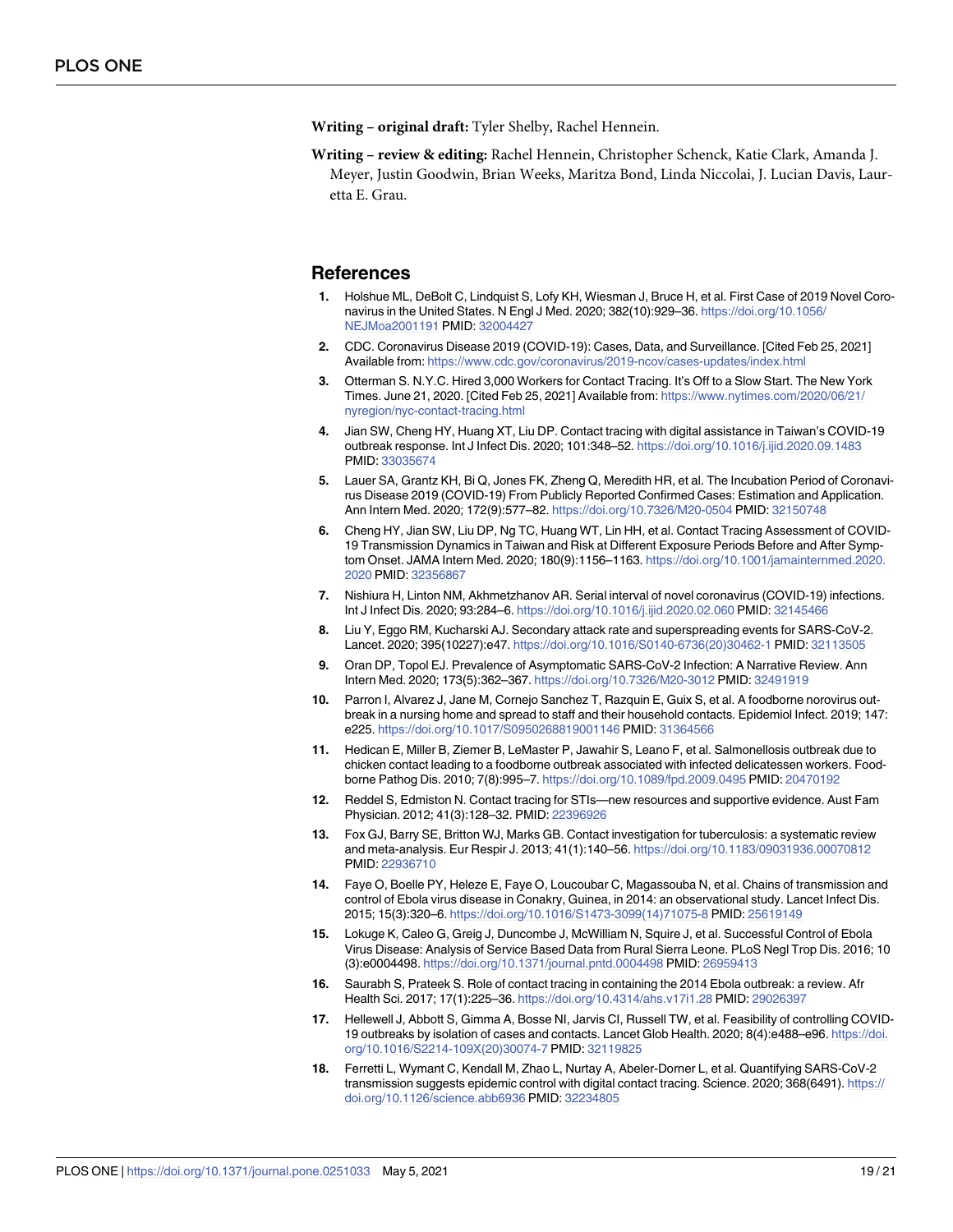- <span id="page-19-0"></span>**[19](#page-1-0).** Braithwaite I, Callender T, Bullock M, Aldridge RW. Automated and partly automated contact tracing: a systematic review to inform the control of COVID-19. Lancet Digit Health. 2020; 2(11):e607–e21. [https://doi.org/10.1016/S2589-7500\(20\)30184-9](https://doi.org/10.1016/S2589-7500%2820%2930184-9) PMID: [32839755](http://www.ncbi.nlm.nih.gov/pubmed/32839755)
- **[20](#page-1-0).** Draper AD, Dempsey KE, Boyd RH, Childs EM, Black HM, Francis LA, et al. The first 2 months of COVID-19 contact tracing in the Northern Territory of Australia, March-April 2020. Commun Dis Intell (2018). 2020; 44.
- **[21](#page-1-0).** Glasgow RE, Harden SM, Gaglio B, Rabin B, Smith ML, Porter GC, et al. RE-AIM Planning and Evaluation Framework: Adapting to New Science and Practice With a 20-Year Review. Front Public Health. 2019; 7:64. <https://doi.org/10.3389/fpubh.2019.00064> PMID: [30984733](http://www.ncbi.nlm.nih.gov/pubmed/30984733)
- **[22](#page-1-0).** Gaglio B, Shoup JA, Glasgow RE. The RE-AIM framework: a systematic review of use over time. Am J Public Health. 2013; 103(6):e38–46. <https://doi.org/10.2105/AJPH.2013.301299> PMID: [23597377](http://www.ncbi.nlm.nih.gov/pubmed/23597377)
- **[23](#page-2-0).** Niccolai L, Shelby T, Weeks B, Schenck C, Goodwin J, Hennein R, et al. Community Trace: Rapid Establishment of a Volunteer Contact Tracing Program for COVID-19. Am J Public Health. 2021; 111 (1):54–7. <https://doi.org/10.2105/AJPH.2020.305959> PMID: [33211580](http://www.ncbi.nlm.nih.gov/pubmed/33211580)
- **[24](#page-2-0).** Memish ZA. Call to action for improved case definition and contact tracing for MERS-CoV. J Travel Med. 2019; 26(5). <https://doi.org/10.1093/jtm/taz001> PMID: [30649438](http://www.ncbi.nlm.nih.gov/pubmed/30649438)
- **[25](#page-2-0).** Centers for Disease Control and Prevention. Health Departments: Interim Guidance on Developing a COVID-19 Case Investigation & Contact Tracing Plan. U.S. Department of Health and Human Services, 2020. [Cited Feb 25, 2021] Available from: [https://www.cdc.gov/coronavirus/2019-ncov/php/](https://www.cdc.gov/coronavirus/2019-ncov/php/contact-tracing/contact-tracing-plan/overview.html) [contact-tracing/contact-tracing-plan/overview.html](https://www.cdc.gov/coronavirus/2019-ncov/php/contact-tracing/contact-tracing-plan/overview.html)
- **[26](#page-3-0).** Guest G, Namey E, McKenna K. How Many Focus Groups Are Enough? Building an Evidence Base for Nonprobability Sample Sizes. Field Methods. 2016; 29(1):3–22.
- **[27](#page-3-0).** Miles MB, Huberman AM. Qualitative data analysis: an expanded sourcebook. 2nd ed. Thousand Oaks: Sage Publications; 1994.
- **[28](#page-4-0).** Braun V, Clarke V. Thematic analysis. APA handbook of research methods in psychology, Vol 2: Research designs: Quantitative, qualitative, neuropsychological, and biological. APA handbooks in psychology®. Washington, DC, US: American Psychological Association; 2012. p. 57–71.
- **[29](#page-13-0).** Lash RR, Donovan CV, Fleischauer AT, Moore ZS, Harris G, Hayes S, et al. COVID-19 Contact Tracing in Two Counties—North Carolina, June-July 2020. MMWR Morb Mortal Wkly Rep. 2020; 69(38):1360– 3. <https://doi.org/10.15585/mmwr.mm6938e3> PMID: [32970654](http://www.ncbi.nlm.nih.gov/pubmed/32970654)
- **[30](#page-13-0).** Smith LE, Amlot R, Lambert H, Oliver I, Robin C, Yardley L, et al. Factors associated with adherence to self-isolation and lockdown measures in the UK: a cross-sectional survey. Public Health. 2020; 187:41– 52. <https://doi.org/10.1016/j.puhe.2020.07.024> PMID: [32898760](http://www.ncbi.nlm.nih.gov/pubmed/32898760)
- **[31](#page-13-0).** Ayakaka I, Ackerman S, Ggita JM, Kajubi P, Dowdy D, Haberer JE, et al. Identifying barriers to and facilitators of tuberculosis contact investigation in Kampala, Uganda: a behavioral approach. Implement Sci. 2017; 12(1):33. <https://doi.org/10.1186/s13012-017-0561-4> PMID: [28274245](http://www.ncbi.nlm.nih.gov/pubmed/28274245)
- **32.** Fox GJ, Loan le P, Nhung NV, Loi NT, Sy DN, Britton WJ, et al. Barriers to adherence with tuberculosis contact investigation in six provinces of Vietnam: a nested case-control study. BMC Infect Dis. 2015; 15:103. <https://doi.org/10.1186/s12879-015-0816-0> PMID: [25886411](http://www.ncbi.nlm.nih.gov/pubmed/25886411)
- **[33](#page-13-0).** Swanson KC, Altare C, Wesseh CS, Nyenswah T, Ahmed T, Eyal N, et al. Contact tracing performance during the Ebola epidemic in Liberia, 2014–2015. PLoS Negl Trop Dis. 2018; 12(9):e0006762. [https://](https://doi.org/10.1371/journal.pntd.0006762) [doi.org/10.1371/journal.pntd.0006762](https://doi.org/10.1371/journal.pntd.0006762) PMID: [30208032](http://www.ncbi.nlm.nih.gov/pubmed/30208032)
- **[34](#page-13-0).** Faccini M, Cantoni S, Ciconali G, Filipponi MT, Mainardi G, Marino AF, et al. Tuberculosis-related stigma leading to an incomplete contact investigation in a low-incidence country. Epidemiol Infect. 2015; 143(13):2841–8. <https://doi.org/10.1017/S095026881400394X> PMID: [25600903](http://www.ncbi.nlm.nih.gov/pubmed/25600903)
- **[35](#page-13-0).** Ilesanmi OS. Learning from the challenges of Ebola Virus Disease contact tracers in Sierra Leone, February, 2015. Pan Afr Med J. 2015; 22 Suppl 1:21. <https://doi.org/10.11694/pamj.supp.2015.22.1.6537> PMID: [26740849](http://www.ncbi.nlm.nih.gov/pubmed/26740849)
- **[36](#page-13-0).** Cochrane A, Collins P, Horwood JP. Barriers and opportunities for hepatitis B testing and contact tracing in a UK Somali population: a qualitative study. Eur J Public Health. 2016; 26(3):389–95. [https://doi.](https://doi.org/10.1093/eurpub/ckv236) [org/10.1093/eurpub/ckv236](https://doi.org/10.1093/eurpub/ckv236) PMID: [26896472](http://www.ncbi.nlm.nih.gov/pubmed/26896472)
- **[37](#page-15-0).** Guidelines for the investigation of contacts of persons with infectious tuberculosis. Recommendations from the National Tuberculosis Controllers Association and CDC. MMWR Recomm Rep. 2005; 54(RR-15):1–47. PMID: [16357823](http://www.ncbi.nlm.nih.gov/pubmed/16357823)
- **[38](#page-15-0).** Tesfaye L, Lemu YK, Tareke KG, Chaka M, Feyissa GT. Exploration of barriers and facilitators to household contact tracing of index tuberculosis cases in Anlemo district, Hadiya zone, Southern Ethiopia: Qualitative study. PLoS One. 2020; 15(5):e0233358. <https://doi.org/10.1371/journal.pone.0233358> PMID: [32442201](http://www.ncbi.nlm.nih.gov/pubmed/32442201)